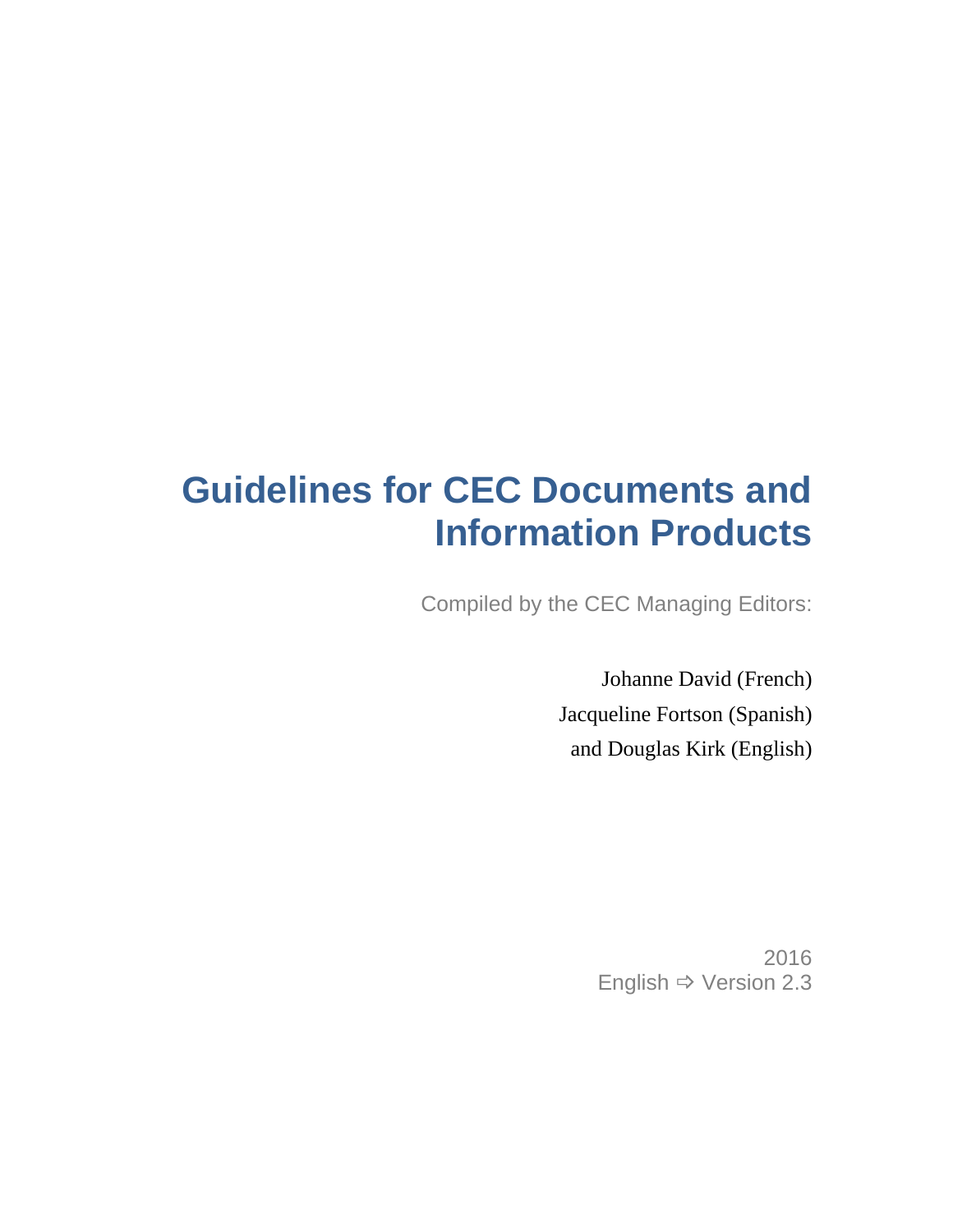# **Table of Contents**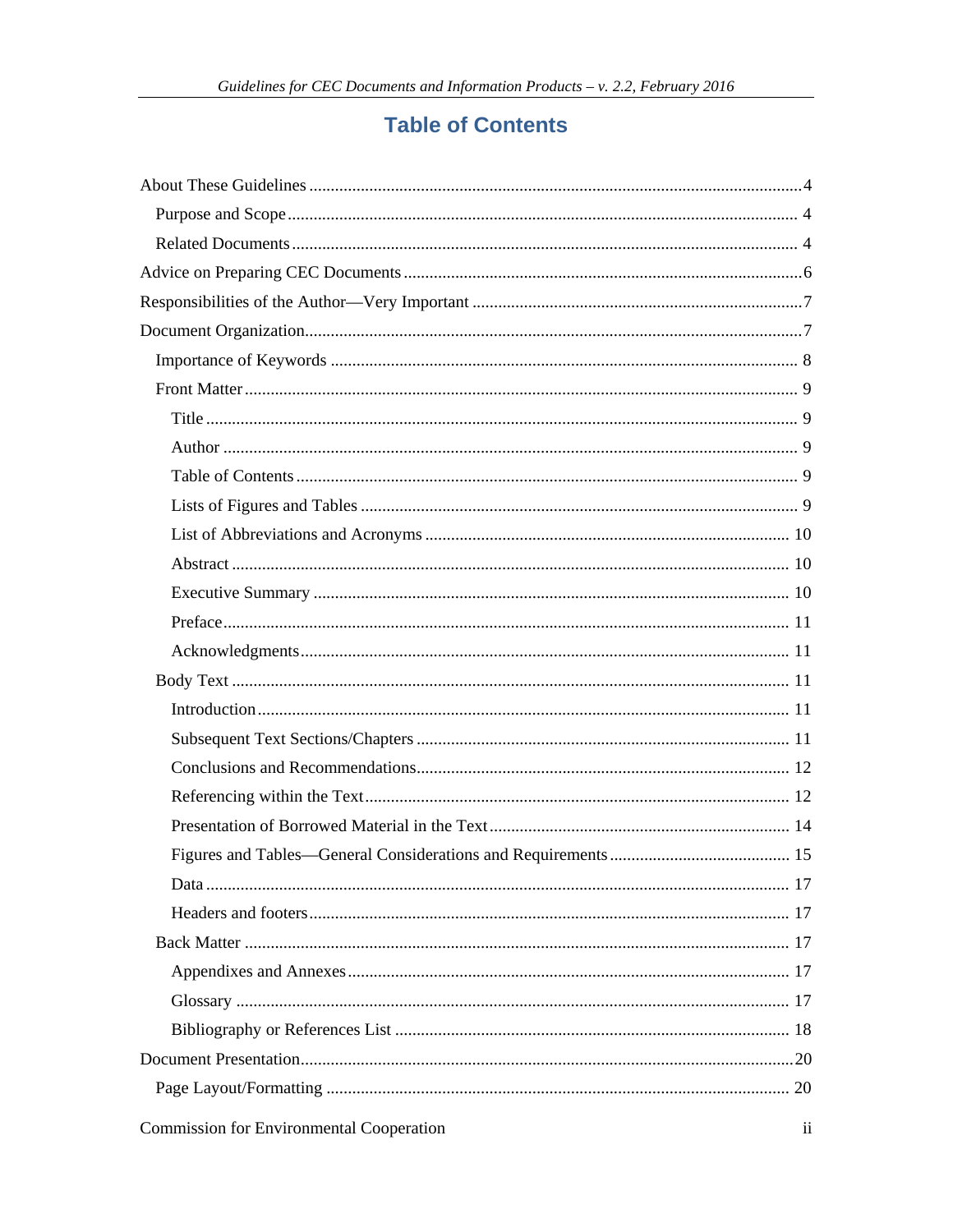| Checklist 2: CEC Project Managers/Assistants—General "Look-through" before signing off on |  |
|-------------------------------------------------------------------------------------------|--|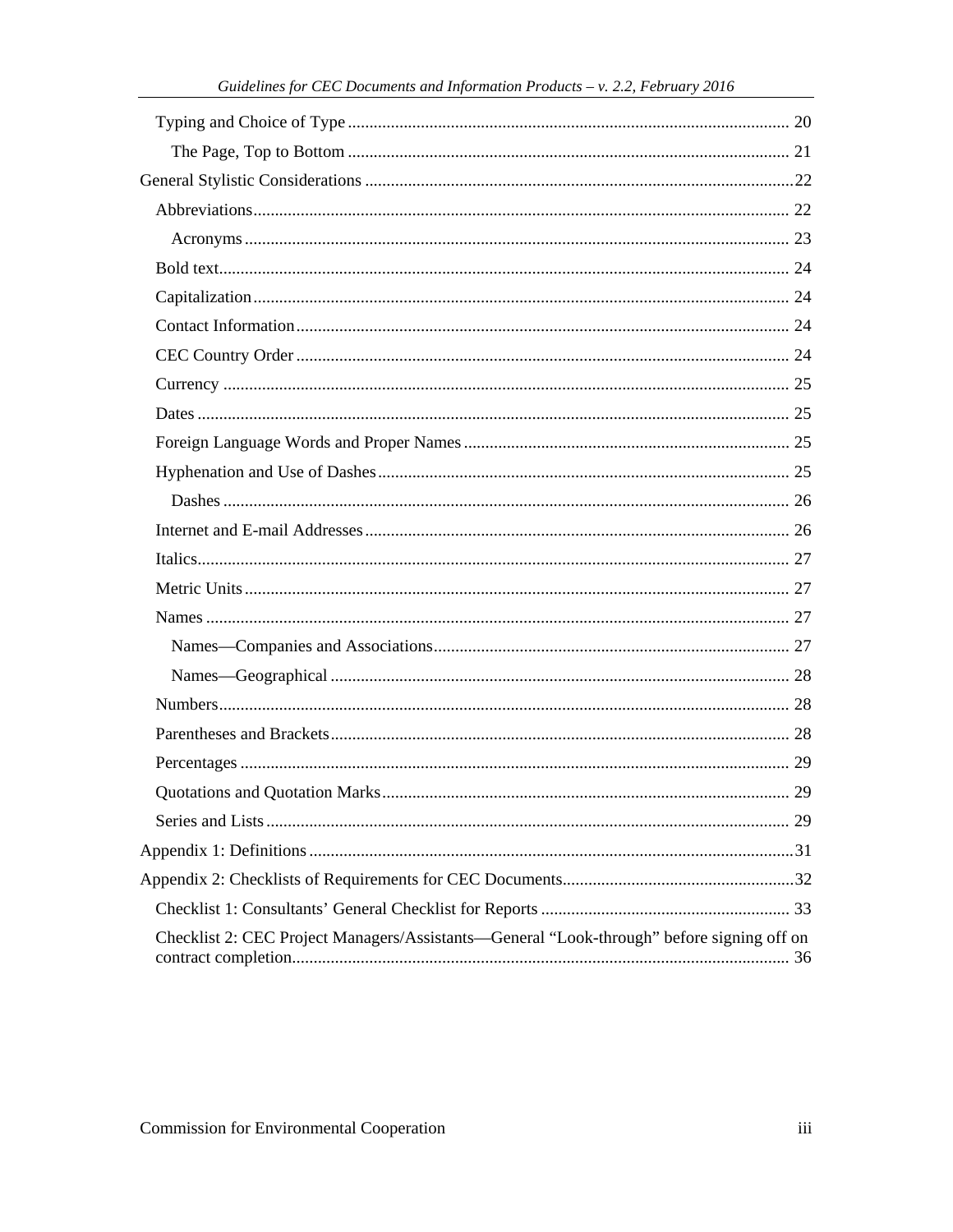# **About These Guidelines**

# **Purpose and Scope**

The purpose of these guidelines is to provide advice and clear requirements for authors of documents (such as background papers, reports, electronic information products, etc.) produced for the Commission for Environmental Cooperation (CEC) and ensure, at the "front end" of the publication preparation process, a higher quality for these products. This will also increase the speed and effectiveness of the CEC Secretariat's internal quality assurance review process to ensure the objectivity, utility, accuracy and integrity of CEC's research and information products and services.

The present guidelines will apply to products commissioned or contracted by the CEC, as well as to those prepared by experts or staff at the Secretariat. Therefore, these guidelines are to be used by program staff and external consultants and authors who prepare or contribute to CEC documents, such as:

- technical reports,
- background papers,
- outreach documents,
- meeting agendas, and
- summary records of Council or Joint Public Advisory Committee or working group meetings.

The CEC operates and delivers information to the public in three official languages: English, French and Spanish. The CEC Secretariat has produced its own style guide for each official language and authors are expected to consult and follow the style set forth in the relevant guide (see "Related Documents," below).

These guidelines present the standards for CEC documents of all types, with the exception of those prepared by the CEC's Submissions on Enforcement Matters unit. General considerations on document preparation and presentation, as well as an alphabetical listing of common stylistic suggestions applicable to all CEC documents, will be found herein.

# **Related Documents**

The following documents supplement these guidelines:

- •The CEC's English Style Guide, available online at: <www.cec.org/about-us/opportunities/useful-documents>.
- •The CEC Document Template, to be used for the document styles and organization of reports prepared for the CEC. It can be downloaded from the CEC website at <www.cec.org/about-us/opportunities/useful-documents>.
- •The *CEC Lexicon of Terms and Acronyms* (glossary), which is an alphabetical listing of terms, abbreviations and acronyms commonly used in CEC documents, along with equivalents in the other two languages, will be made available online soon.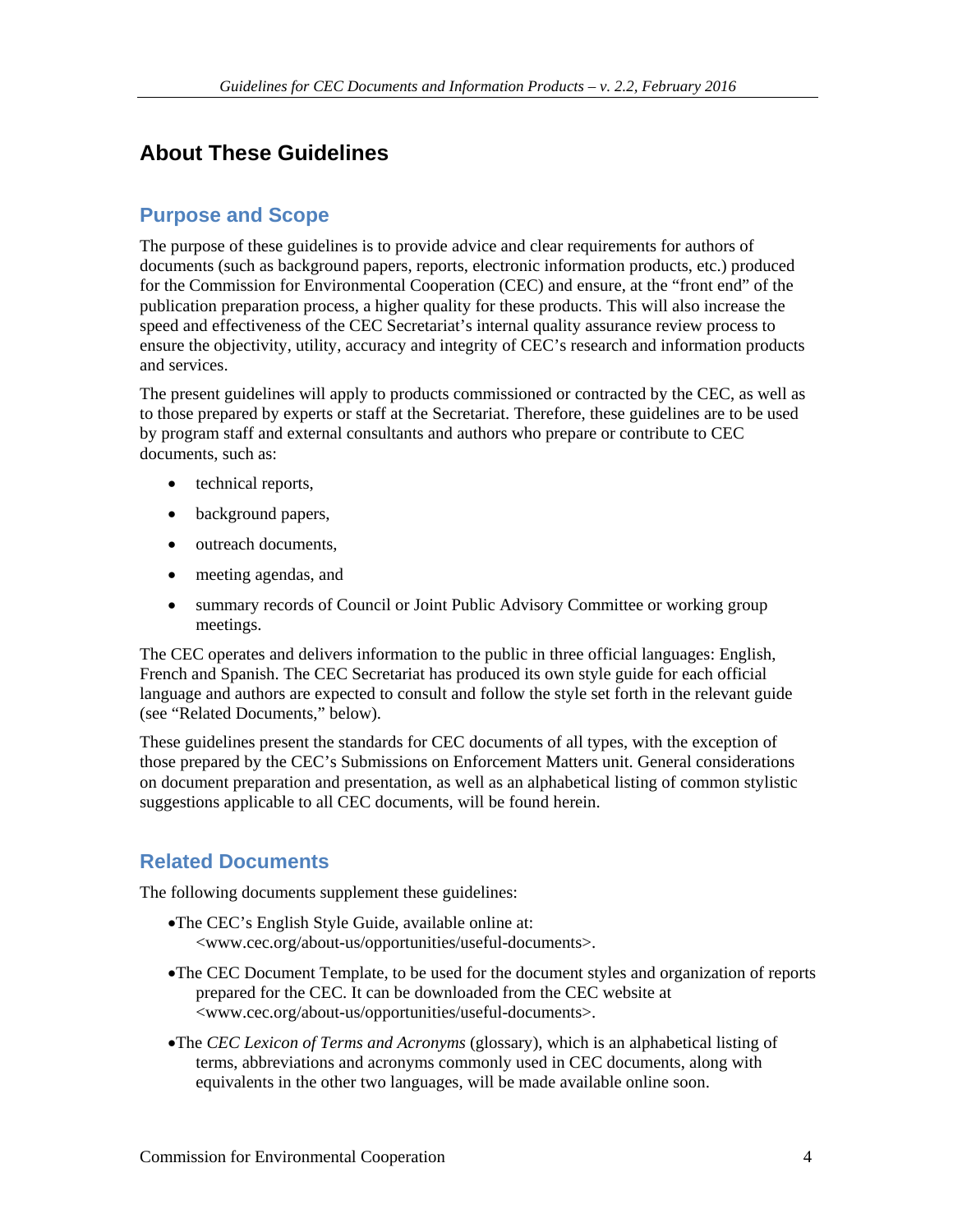•Quality Assurance Policy and Procedures, Commission for Environmental Cooperation, available online at: <www.cec.org/about-us/secretariat/quality-assurance-requirements>.

For legal style applied to determinations and factual records prepared by the CEC's Submissions on Enforcement Matters Unit, the CEC uses the McGill University "Redbook": McGill Law Journal, *Canadian Guide to Uniform Legal Citation*, 7<sup>th</sup> ed. (Toronto: Thomson/Carswell, 2010).

Other recommended reference materials:

- *The Chicago Manual of Style* provides grammar and style guidelines for use in a great variety of publication applications. These guidelines refer to it frequently and owe much to it. However, in cases when these guidelines' advice counters that of *The Chicago Manual of Style*, follow the former. *The Chicago Manual of Style* is currently in its 16th edition (2010).
- The *Chicago Manual of Style Online* Questions and Answers [<www.chicagomanualofstyle.org/qanda/latest.html>](http://www.chicagomanualofstyle.org/qanda/latest.html), is a useful repository of questions and answers that can be consulted free of charge.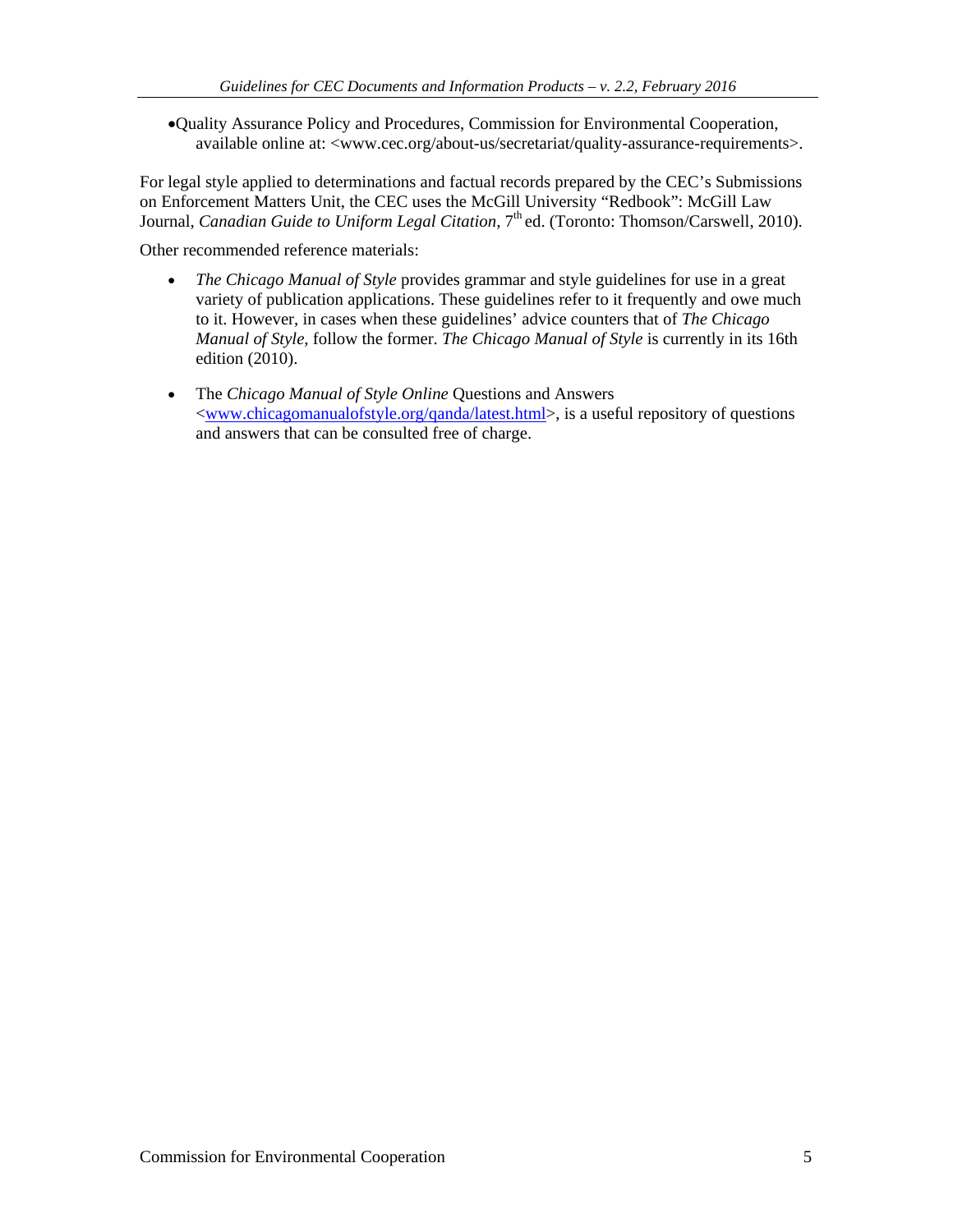# **Advice on Preparing CEC Documents**

Written products for the CEC can take many forms but common to them all is the necessity of tailoring them to their intended audience. This is as true of a database or a meeting agenda as it is to a project report or a presentation for an audience. Everything else flows from that: the nature of any needed background studies and research; the methodology employed; the document's manner of presentation and organizational structure, choice of graphic elements (figures, tables, photos, etc.), and length. To focus on the reader, ask yourself:

- 1. Who do I think will read this? Are you writing for specialists, government policy makers, the general public, or even a group whose first language is not English?
- 2. How will they use the information? Do you want to inform them about an issue, suggest a policy change, convey the results of research you or others have carried out, or present the conclusions from a project initiative?
- 3. How much of the document do I realistically expect my audience to read? This can be hard, as all writers would like to think that their ideas are of vital importance. But really, will your readers need to read the entire document to understand the subject? What needs to be emphasized? Are one or two sections more important than others? Do they really need all the details, presented in the text at length or in tables/figures, suitably explained, or do they need just an overview, presented in a pithy executive summary?

All documents need clear, succinct language. Follow these simple precepts:

(a) **Use simple, familiar words and phrases**. Write complete sentences.

(b) **Choose simple verbs over phrasal verbs with nouns**, which are unnecessarily wordy and sound stilted. For example, say "examine" rather than "carry out an examination of...," "improve" rather than "effect an improvement to...," or "consider" rather than "give consideration to...."

(c) **Cut unnecessary words** to shorten sentences and make your writing more concise and clear. On the other hand, don't be afraid of occasional complex sentences—readers have a tendency to breathe in sync with the rhythm of what they are reading and long strings of very short sentences can create discomfort, even a physical shortness of breath. Better to vary the sentence lengths and avoid sameness. Just properly structure and punctuate your longer sentences.

(d) **Avoid jargon** and unfamiliar acronyms or expressions, especially when writing for the public.

(e) **Make sure that complicated ideas and complex concepts are clearly explained.** Generally, the most important ideas should come first.

(f) **Avoid chains of nouns.** Nouns can modify other nouns in English, but three or more nouns in a row can obscure the meaning: the reader has to differentiate between the concepts and decide how the nouns are interrelated. This is important at the CEC for another reason. Chains of nouns in English can be very hard to render or even interpret by a translator (see examples below). Strive always for clarity in your writing: use adjectives to modify nouns and adverbs to modify adjectives. Some examples of what to avoid are:

- **specific user profiles**; does "specific" modify "users" or "profiles"?
- **support Web services**; does "support" modify "Web" or "services"?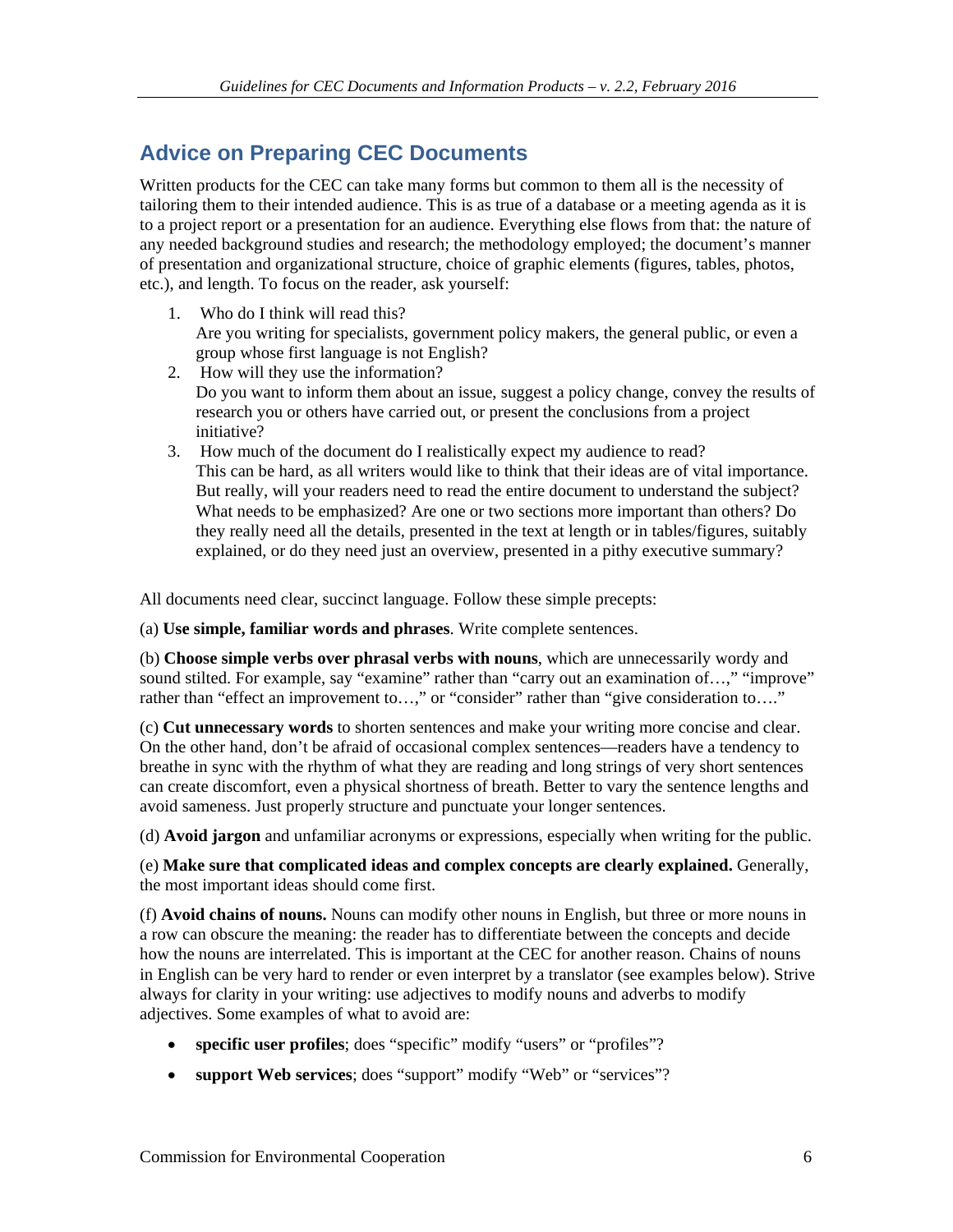• **private experts workshops:** would a translator render that as "ateliers privés *réunissant* des specialists," or "ateliers privés *destinés* à des specialists," or "ateliers privés *dirigés* par des specialists," or "ateliers privés *donnés* par des specialists"?

# **Responsibilities of the Author—Very Important**

Beyond the obvious need of fulfilling the contract requirements and writing with concise, appropriate language for the intended audience, be sure to exercise good scholarly methodology in preparing the text. This includes systematic referencing (in footnotes or in-sentence references) for any material, secondary sources, data, quotations, etc., that do not originate strictly with the author him/herself. See the sections below on "Referencing within the Text" and "Presentation of Borrowed Material." Failure to do so and to indicate with quotation marks or indentation (for longer passages) constitutes *plagiarism*, which is tantamount to theft of intellectual property, and the CEC regards this with utmost seriousness.

As specified in the CEC consultant contract, clause 2.9, for every written deliverable submitted, the Consultant must use i-Thenticate software, or an equivalent software approved by the Commission (Plagscan or Unplag), to validate the written product in question and must forward the plagiarism review results to the CEC at the time of document submission.

In the discussion of conclusions drawn from original data and results, explain the methodology used for data manipulation and for obtaining those results. This is not only so that the reader may follow the author in obtaining any conclusions drawn, but also so that CEC project managers and editors may adequately judge the accuracy of the report and its data and calculations in their review of it.

Write the report using the CEC Document Template, which will supply all the proper styles for headings, text, references, footnotes, tables/figures, bullets and lists, table of contents, etc. More on this will be found below in the "Document Presentation" section.

# **Document Organization**

Not all documents are reports and will be organized this way, of course, but full reports should adhere to a consistent organizational structure, arranged in sections as spelled out in the outline below. Other documents should have an organizational structure that befits their purpose and length.

A report has three sections to its overall organization: front matter, body text, and back matter. The introductory or preliminary front matter serves as the author's guide to the nature and contents of the report, the body text provides the substance, and the back matter the supplementary and reference material that may be needed for fuller understanding of the author's methodology and conclusions.

Make sure to include an abstract, an executive summary and a concluding section that will give your readers a good understanding of your view of the subject in case they don't have time to read everything.

The composition of formal reports can vary considerably according to each organization's requirements. The following sections present a comprehensive list of the elements that may be included in CEC reports and the order in which they are generally presented.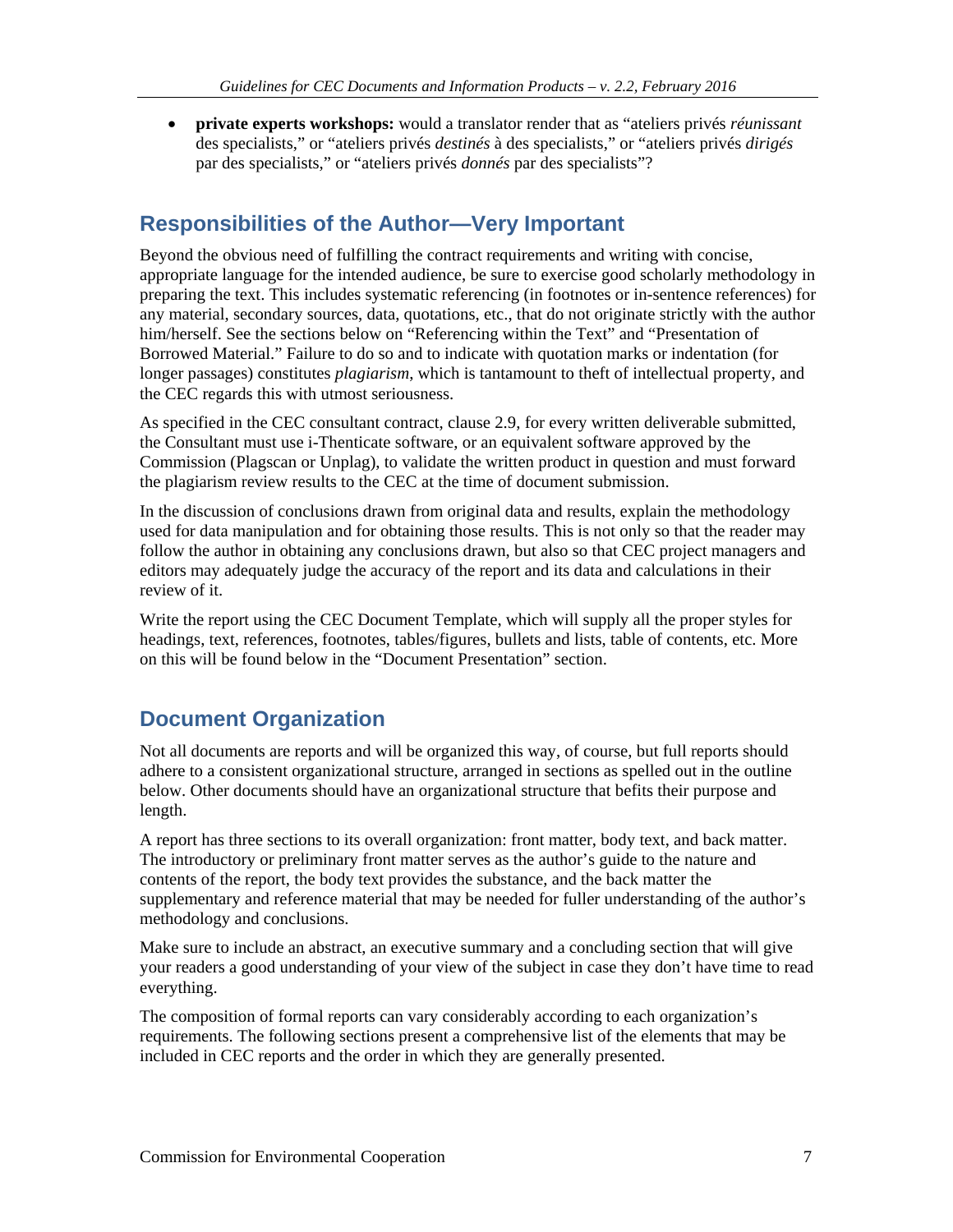### 1. **Front matter**

- Covering QAPP review page (only during review stages)
- Cover page
- Inside title page
- Table of contents
- Lists of tables and figures
- List of abbreviations and acronyms
- Abstract (the CEC requires an abstract for any report that will be published)
- Executive summary (also a requirement for longer, published CEC documents)
- Preface or foreword
- Acknowledgments

### 2. **Body of the report**

- Introduction (will include discussion of background, purpose, scope, methodology)
- Body of text
- Conclusions [and]
- Recommendations

### 3. **Back matter**

- Appendixes
- Glossary
- References or bibliography

For topics that are more limited in scope, a shorter version of the formal report may be appropriate. Such a report would be expected to include all or some of the following:

- Title page
- Abstract
- Summary
- Statement outlining the purpose of the report, its scope and the methods used
- Findings
- Conclusions
- Recommendations
- Appendixes
- List of endnotes
- Bibliography

# **Importance of Keywords**

Keywords are critical in this day of Internet searches for publications. As you write, think of keywords in your subject matter, both general ("pollutants") and specific ("dioxins," "furans"), that a prospective reader might use in an Internet search to find a report like yours, and use them prominently. Particularly important locations for keywords are titles, abstract, executive summary, and table of contents. Recognized CEC keywords tend to be general in nature and closely connected to CEC project areas and work program themes, for example: carbon sequestration, chemicals, electronic waste, environmental law, green building, greenhouse gases, hazardous waste, persistent organic pollutants, species, toxic chemicals, etc. (A full list of established keywords can be obtained from any project manager or CEC editor.) However, well-accepted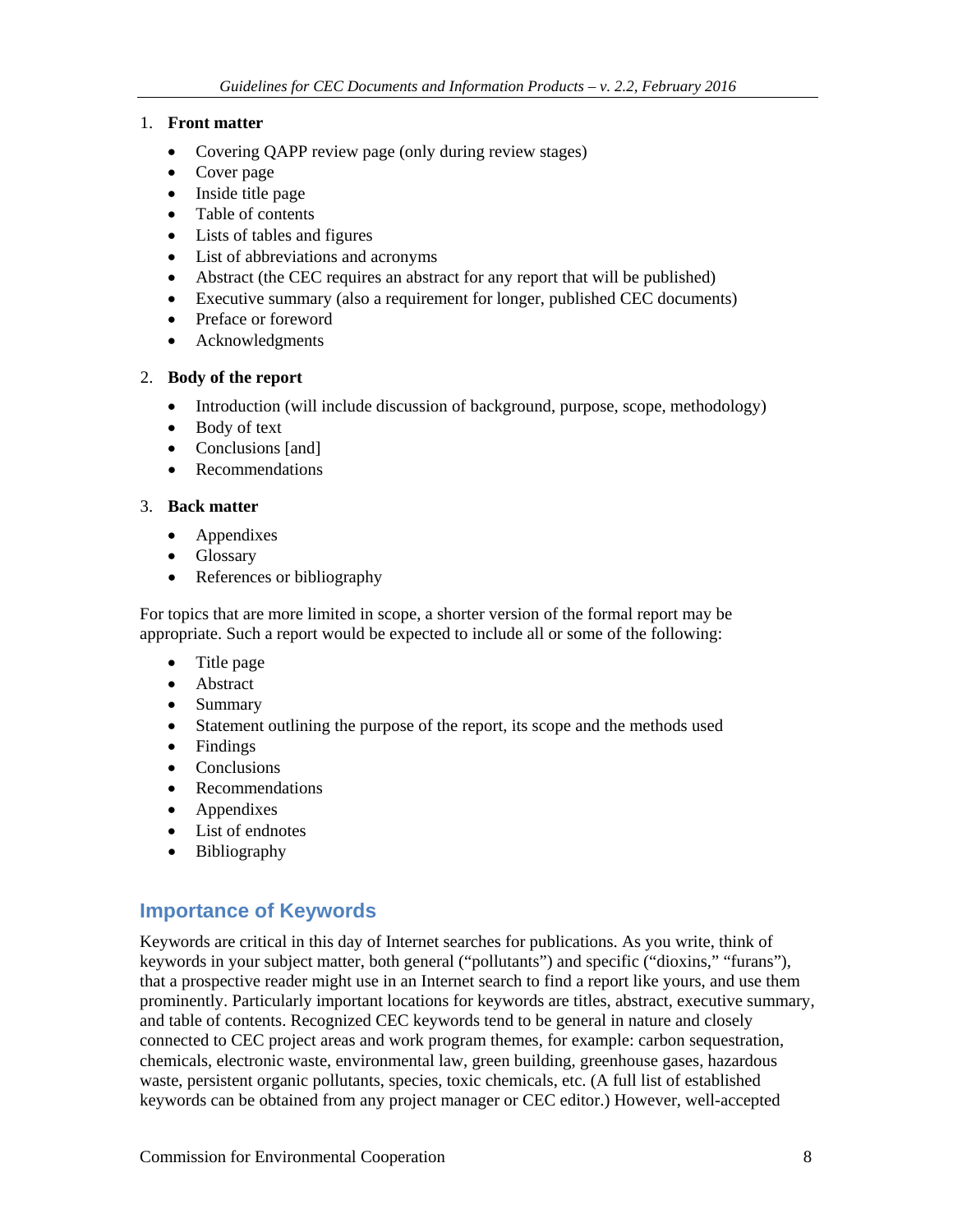technical terms specifically related to the subject of the report can be very useful, too, particularly for someone using structured, very specific searches, and an author should not shy away from using them prominently in the locations mentioned above.

# **Front Matter**

After the cover (with title, author, and date), the front matter pagination count begins with the inside title page (if present), which repeats the information from the cover but may add such information as a report or contract number and CEC project title. Conversely—especially if the report is short and has no inside title page—, this information may be placed along with the publication details and the standard CEC disclaimer on the verso of the cover title page. In any case, the pagination count begins with the cover. *However,* page numbers (in lower-case roman numerals for the front matter) are not displayed until the first page of the Table of Contents.

### **Title**

Choose a title for the report that is not too long (maximum, 75 characters and spaces) and perhaps even a bit catchy, to attract readers. Ask yourself what is original or of primary importance about the work and try to capture that. Subtitles, separated from the main title by a colon (see the CEC Document Template), can be longer and more explicative but both should make prominent use of one or two topical keywords that a prospective reader might be likely to use in an Internet search to find your report. A good example of a successful title [title: subtitle] is:

*Taking Stock: North American Pollutant Releases and Transfers*

### **Author**

Background papers and other reports written for the CEC will be published under the CEC's name (that is, with the CEC as the author in the bibliographic citation); however, the writers of a document will appear on the inside cover page as "prepared for the CEC by XXXX" (refer to the CEC Document Template to see how this is handled).

### **Table of Contents**

A table of contents (TOC) is your first opportunity to impress the reader by showing off your ability to provide a clear, logical, and concise organization to your material. The principal sections listed in the table of contents will tell the reader how you are structuring your material.

The table of contents should have a maximum of three heading levels and be not more than a page long. Set yourself up to generate it automatically by applying CEC Document Template heading style levels to the section heads as you write or revise the document. Then you can let Word itself make the table of contents. This allows you to repaginate and regenerate the table of contents automatically when revisions are made.

### **Lists of Figures and Tables**

In longer documents with lots of tables and figures, it is a favor to the reader to follow the table of contents with lists of figures and tables. Use the "Caption" style for figure and table titles, as illustrated in the CEC Document Template (see the section "Document Presentation" below) or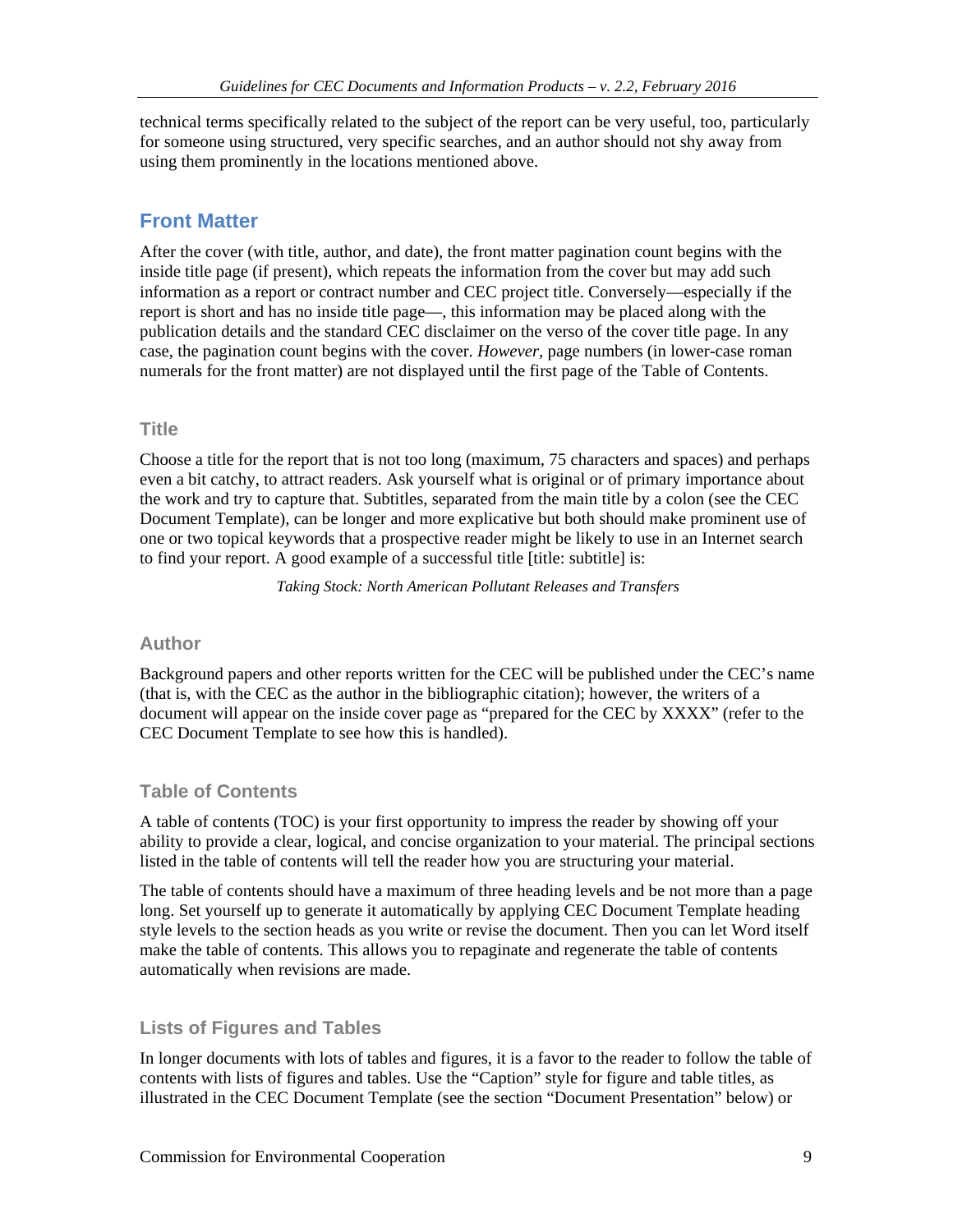use Word's caption insert feature, which will automatically number them sequentially and allow you later to generate the appropriate list.

### **List of Abbreviations and Acronyms**

If there are to be many acronyms/abbreviations for organizations, laws, units of measure in the report, be sure to provide a list of all abbreviations and acronyms and corresponding full names (in original language and translation, where necessary) in the document. Avoid listing abbreviations, acronyms or initialisms unless they are used more than once in the text.

The order for information in entries in such a list is as follows:

(1) Acronym or abbreviation; (2) full name in original language (in italics, if the language is other than English); (3) English translation in parentheses. For example (and note alignment):

| <b>NAFTA</b> | North American Free Trade Agreement                                                                        |
|--------------|------------------------------------------------------------------------------------------------------------|
| Semarnat     | Secretaría de Medio Ambiente y Recursos Naturales (Ministry of Environment and<br><b>Natural Resources</b> |
| ha           | hectares                                                                                                   |

If there are not so many that the reader will need a global tabulation of them, then they can be identified as they occur in the running text. See "Abbreviations" and "Acronyms and Initialisms" entries for this style of presentation, under "General Stylistic Considerations." (Also see the English Style Guide.)

### **Abstract**

The CEC wants to have our publications indexed by Google Scholar and one of the requirements imposed by Google is that the paper *must* have an abstract written by the author. We recommend this be between 200 and 250 words.

Give a clear, non-technical, description of the subject; highlight your approach to it (and its significance or originality) and the analysis, as well as the key conclusions and recommendations. Do **not** mention recommendations included in the report. If it contains numerous tables and figures to aid comprehension, this can be important to point out. The purpose of the abstract is to allow readers to judge whether the full document is relevant to their research.

### **Executive Summary**

All CEC reports should also include an executive summary or, in the case of shorter documents, a one paragraph summary that can also function as the abstract. The executive summary provides a condensed summary of the report but with the difference that it gives the information necessary to "sell" the conclusions of the report to someone who will most likely not have time to read the full document. Begin by explaining what the study was to address or examine, to gain the reader's interest. Summarize your methodology, not only so the reader knows what you did but also to emphasize the importance and validity of your conclusions, which you will now present—but only the *major* findings of the study. There is often value in presenting them in bullet points so they are as easy as possible for the reader to digest. Never include something in the summary that can't be found in the body of the report.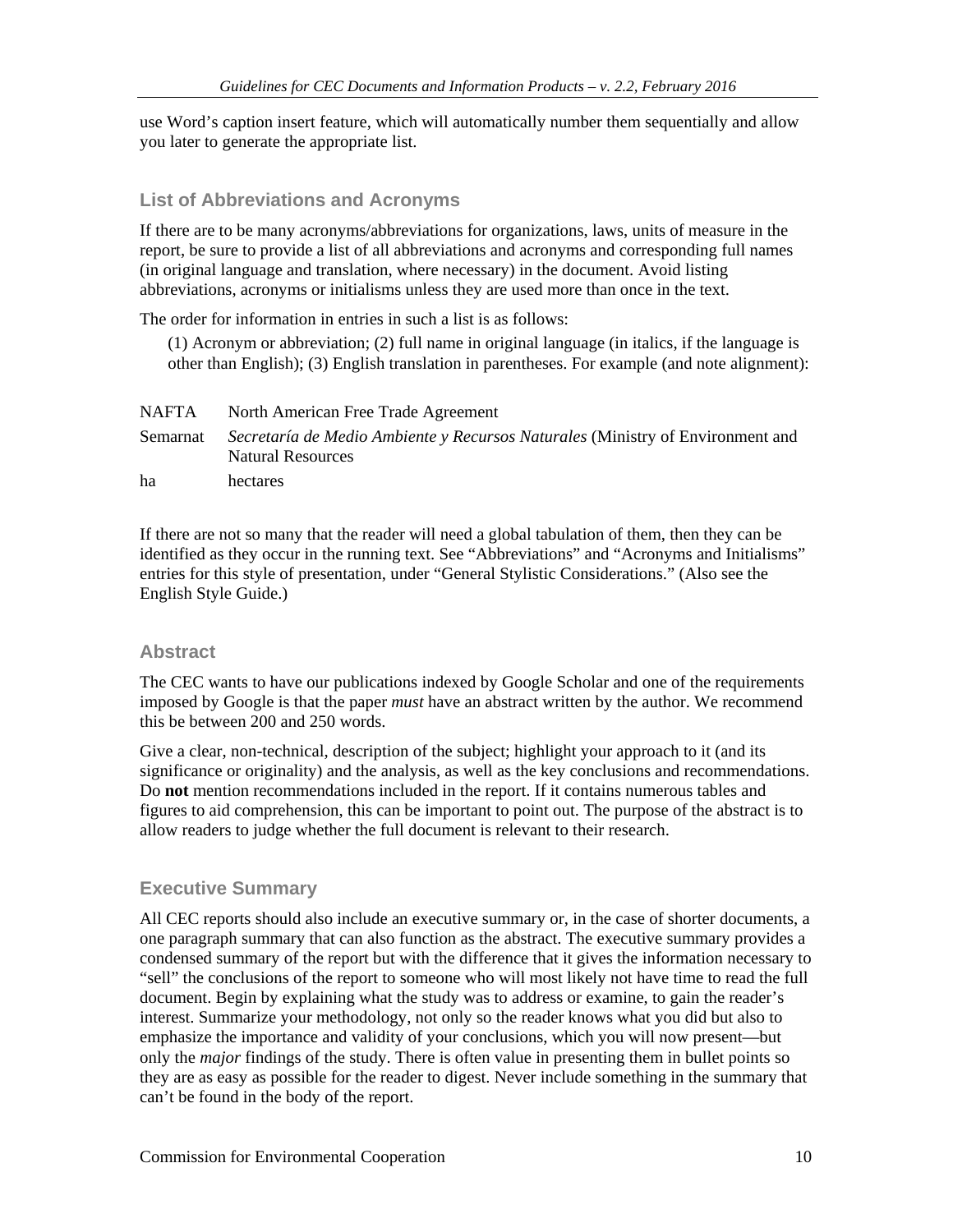It is preferable to avoid footnotes in an executive summary, but if they are absolutely required, then indicate them in a different manner than those of the body of the report, such that footnotes for the body text begin with "1."

When writing an executive summary, remember the "10-10 rule": not more than 10 percent of the length of the full report and in any case not over 10 pages long (and hopefully much shorter than that).

### **Preface**

A preface is the place to explain why the work was undertaken, why it was needed. In CEC practice, the preface is usually written by someone other than the author of the report: sometimes the CEC program manager, often the CEC executive director, for particularly important publications. If there is not a separate acknowledgments section (the decision to have a separate section is based on length—how many people there are to acknowledge), this is the place to thank those who have contributed to the report in some way.

### **Acknowledgments**

If there are many people to thank for the preparation of your document, you should list them appropriately in an acknowledgments section following the preface. If there are only a few, they may be mentioned in the Preface (if there is one).

# **Body Text**

The hardest way to write a report is to put pen to paper, or fingers on keys, and start with the first word of the introduction and conclude with the last word of the conclusion. Make it easy on yourself and start with the subject or technical sections; they should write themselves easily, as you have already mastered the technical information during your research for the study. The conclusions section will logically flow from your thinking and sifting of the technical information as you wrote those sections. Finish the body of the report by going back and writing the Introduction, including just enough to get the reader into the subject and the technical information to come. Then, if there is to be an executive summary, write that at the very end.

### **Introduction**

The introduction to the text begins the arabic numeral pagination of the report. Rather than presenting a summary or an outline of the contents of the report (as the executive summary does), this section describes the purpose, relevance and scope of the study, as well as any pertinent background information. In shorter documents that lack a preface and/or acknowledgments section, the introduction can include prefatory information and acknowledgments. In long reports, the introduction may also include an outline of the organization of the report. Avoid making it too long. If this section is titled simply "Introduction," it does not usually carry a section or chapter number. If you want it to begin the section/chapter numbering, then the word "Introduction" should be replaced by a more explanatory title or else appear as part of one.

# **Subsequent Text Sections/Chapters**

There are many ways to go about organizing the "meat" of the report. But the key to being considerate of your readers' attention spans is to decide what information is most important to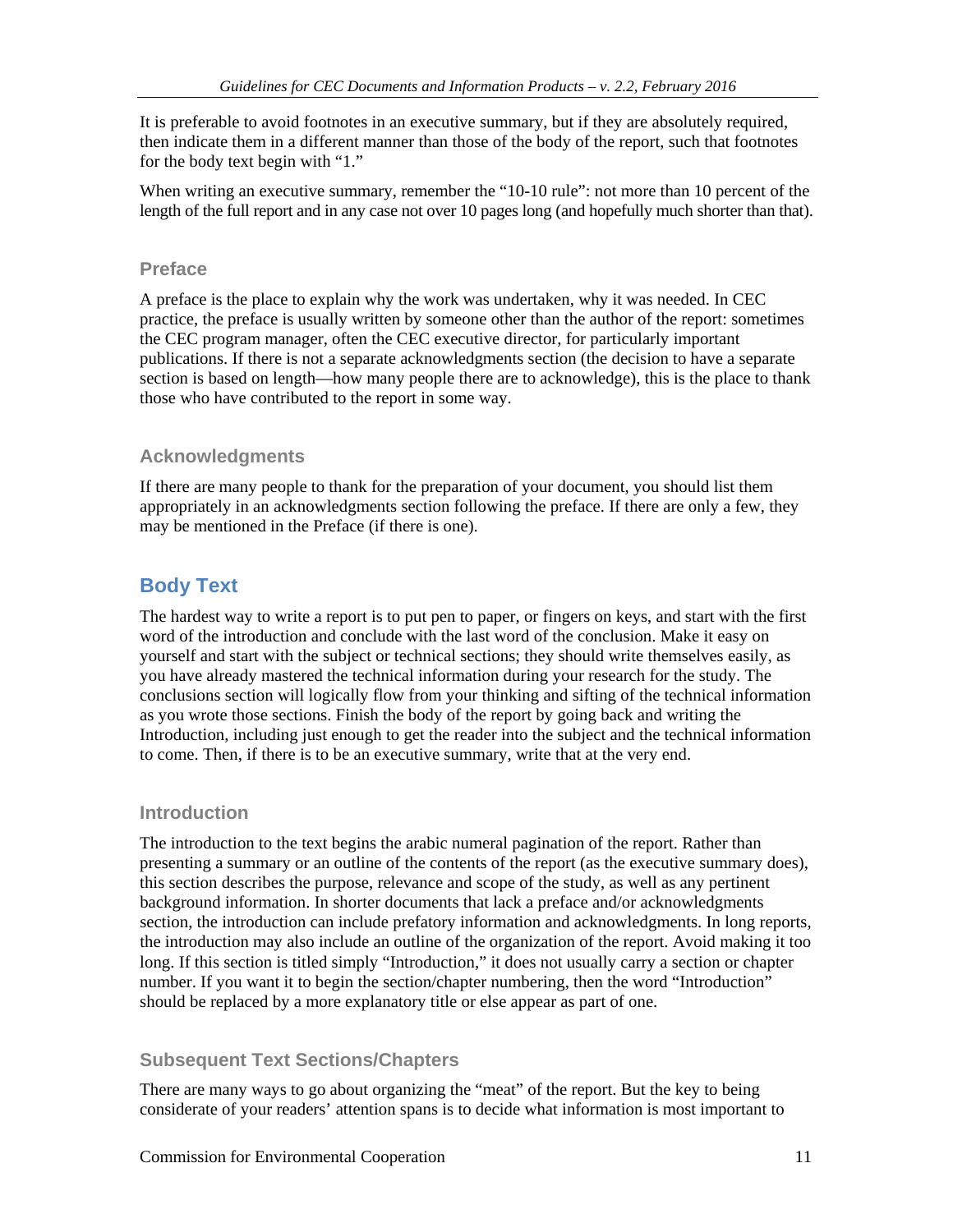include and to structure it in such a way that the document is logically presented and easily understood. Do this by putting yourself in the reader's place: What is the most important thing you would want to know about this subject? What would help you find the information needed?

Make an outline of the sections that will constitute the document or report to avoid having trouble organizing your material. Arrange your subject topics into main points and secondary points, in a logical developmental order, usually putting the most important ones first. Jot these down and keep your outline in sight as you write each section and/or chapter.

Within the text of the body of the report, ideas should follow logically and smoothly from beginning to end. Any non-essential material should be put in a footnote or an appendix. Make liberal use of illustrative tables and figures to help readers see the data on which you are basing your analysis and conclusions.

# **Conclusions and Recommendations**

A proper conclusions section is always welcome in a document, even in a short essay. If the document is very short, a conclusion can be as short as a sentence or two; in a long document, it can be several pages. Regardless, this section should remind the reader what the report set out to do and what it did, presenting the results of the study or analysis and any recommendations offered, even if the executive summary also does this.

Recommendations should be presented in a clearly discernable and readable manner. Often it is preferable to give them as bullet points, arranged by general topic or area.

### **Referencing within the Text**

All solid, well-researched technical papers should include a critical apparatus and/or a bibliography, which assembles the citations, references, and explanatory notes that make clear the author's debt to other researchers and published sources. There are two major reasons why it is vital to thoroughly reference primary and secondary sources you use in preparing a document.

- Readers may want or need to consult the sources you have used, either for their own further information or to check your conclusions.
- Failure to cite facts, sources, tables and figures derived from another source constitutes plagiarism, as does use of unattributed copy/paste selections, even if you were the author of their source.

Accurate referencing of sources is a vitally important part of good scholarship. You, as author, are responsible to the CEC for correctly citing your sources with completeness and accuracy. The CEC's Contract for consultants makes this clear and the penalties for not doing so (refer to the Contract, clause 2.9).

References can be handled either through footnotes or through in-sentence references. The choice of one or the other can depend on the nature and length of the document and whether there will be a complete bibliography at the end of it. In long documents, use in-sentence references plus a bibliography. Very short documents with no bibliography can have footnotes that present the complete sources on their first occurrence. Further explanation and examples of these methods follow.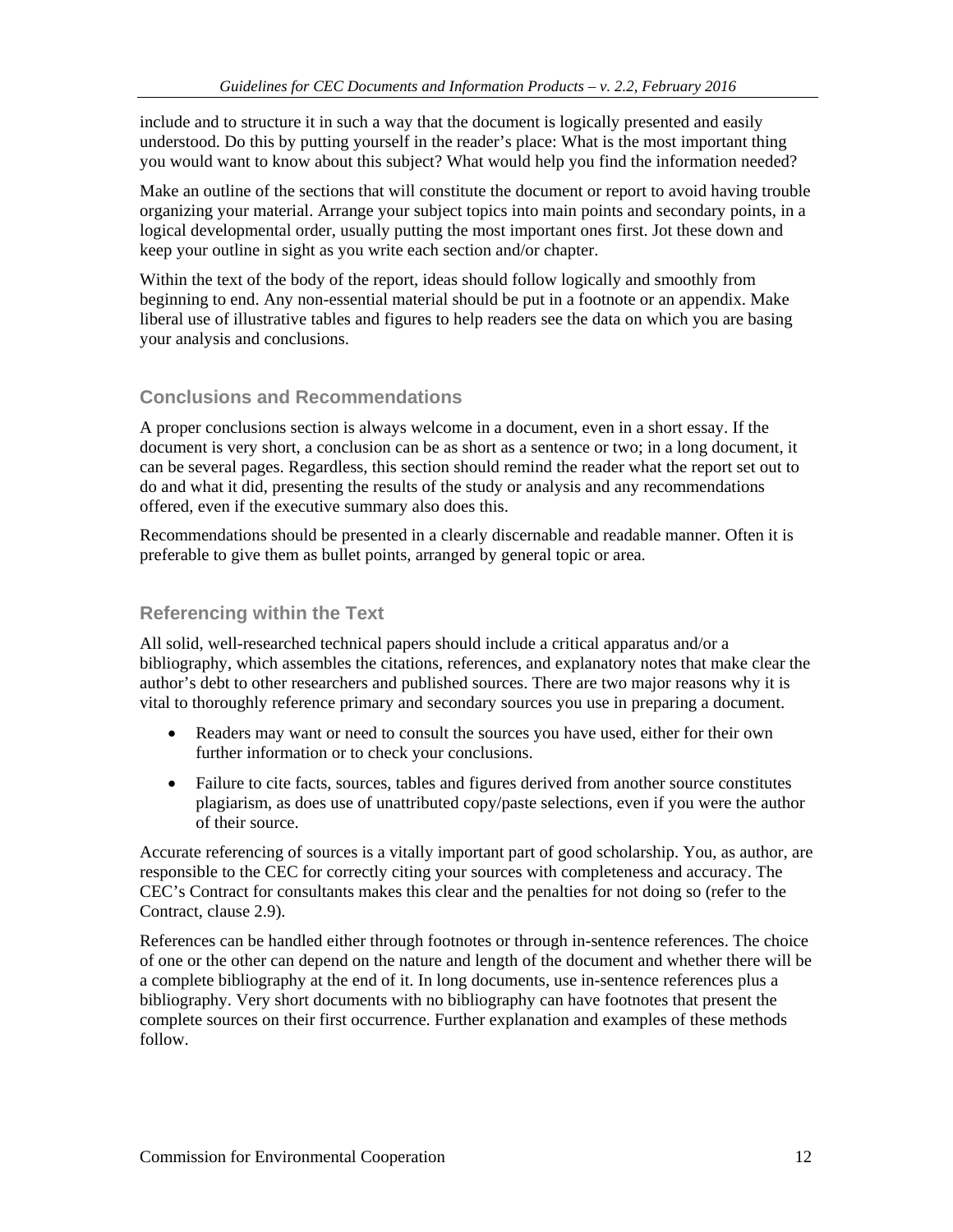#### **Footnotes**

Footnotes are a valuable way of giving information or facts supplemental to the text, such as referring to further information, more detail on how the facts presented in the text were derived or confirmed. As an example, consider a hypothetical footnote linking mercury consumption to gold prices. $<sup>1</sup>$ </sup>

<sup>1</sup> Information based on 4 February 2011 prices, one troy ounce of gold =  $USS1,355.00/31.106$  grams  $=$  US\$43.564 per gram x1000 grams  $=$  US\$43,564/kilogram. Source: <www.gold.org/investment/statistics/prices/>.

Footnotes also may contain references to bibliographic sources, particularly if you need to elaborate on material found in a reference or add a comment pertaining to the source being cited, or they can be used for bibliographic citations if your document does not include a separate bibliography.

It is a favor to the reader to keep footnotes few and short. A footnote should not extend over more than half a page, otherwise the material belongs in an appendix. Similarly, footnotes should not be overused. If you have a string of "ibid." references pertaining to a given paragraph, you should probably rethink your referencing strategy, for instance, by footnoting a source at the beginning of a paragraph or section where all the material derives from it.

Use Word's automatic formatting for handling footnotes, applying the CEC Footnote Reference and Footnote Text styles from the CEC Document Template. The actual superscript footnote reference within the text should normally come at the end of the sentence to which the footnote is applicable. Footnote references follow all punctuation marks.

### **In-Sentence References**

In-sentence references are a succinct way of referencing sources that are listed in a general bibliography without distraction to the eye. For this reason, we strongly recommend their use, to minimize footnotes containing bibliographic citations. Save the use of footnotes for longer explanatory or elaborative passages. Multiple facts from different sources, within a sentence, should each be immediately followed by the appropriate reference(s).

In-sentence references take the following form: (1) author's last name (maximum of two), or institutional author (presented as its acronym or initialism), followed by (2) the year, and (3) if applicable—specific page number(s) (no "p." or "pp." necessary). All three elements are placed within a set of parentheses. Punctuation marks at the end of sentences follow the parenthetical note. For example: "Especially high concentrations of PCBs were reported at the site (CEC 2006, 45)." For sources with multiple authors (more than two), only the last name of the first-listed author is mentioned, followed by "et al.": (Wilkinson et al. 2009). A first initial is used only if there is more than one author of that surname in the bibliography.

Successive references are separated by commas or, if page numbers have been included, by semicolons: (Environment Canada 1988; EPA 1987, 2: 150; Vaughan 1990, 28; CEC 2003, 35). In the second reference, the information came from volume 2, page 150. And, shortest of all, if you mention the author in the course of the sentence, a simple mention of the year in parentheses will suffice for the reference. Of course, in-sentence references absolutely must be accompanied in the document by a complete bibliography to supply the complete citations. [See entry "Bibliography or References List" under "Back Matter" below.]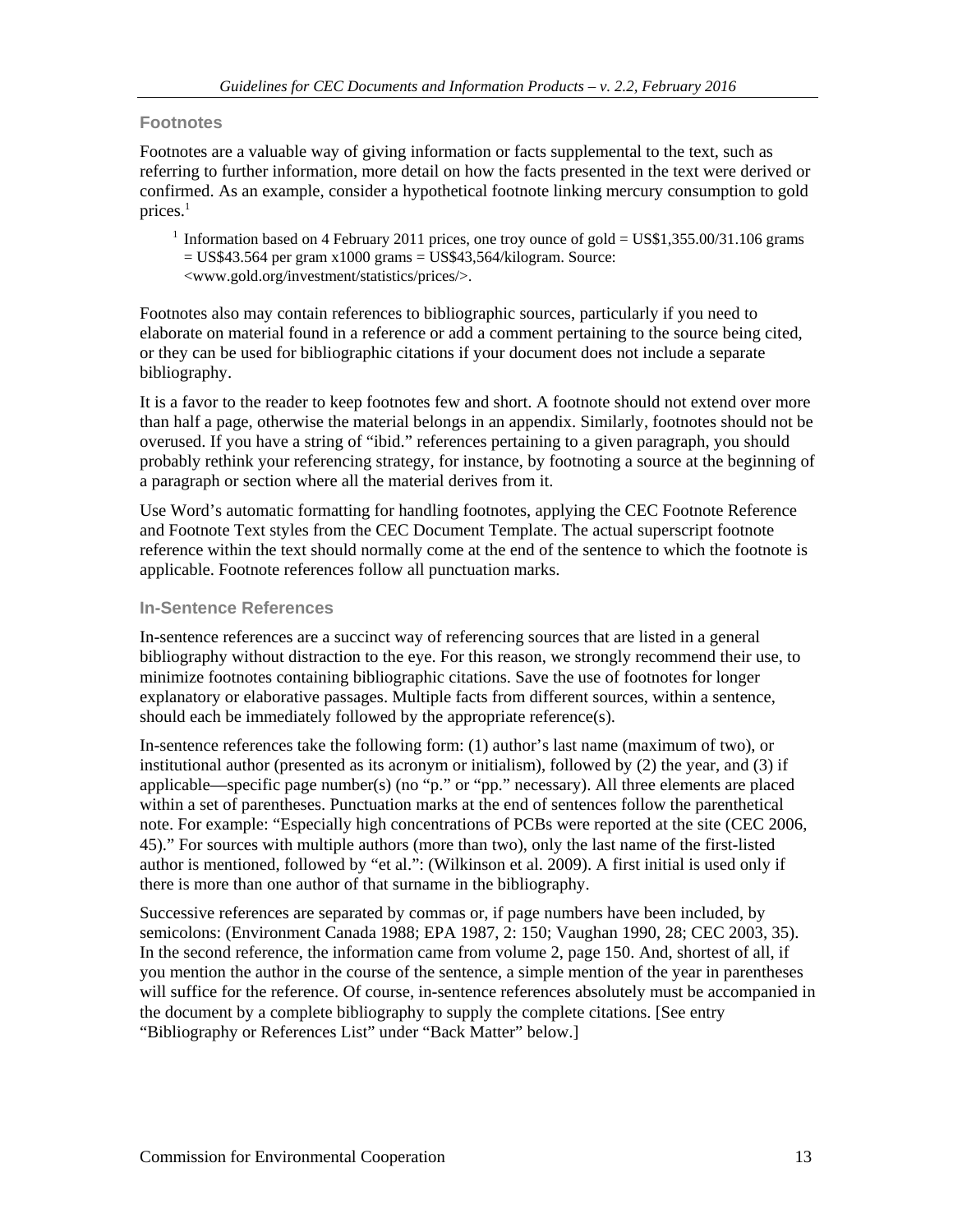### **Cross-References**

Do not use Word's "Cross-reference" feature. Although it would seem to be a very useful technique for linking the references to section headings, footnotes, or captions and the element to which they refer. Unfortunately, however, this automatic feature does not always work reliably and can cause severe numbering problems when Word documents are translated into another language or converted to PDFs. Besides, it does not transfer at all when a Word document is imported into InDesign for layout.

### **Referencing by Hotlinked Text**

The problem with hotlinking words or short phrases to a source on the Internet is that if the links become broken, as they often do with the passage of time, it can be next to impossible to find the original source. Far preferable is to give a proper reference to the source in a footnote or a bibliographic entry and refer to that.

### **Presentation of Borrowed Material in the Text**

Almost any report or written document will necessarily borrow material (facts, knowledge, ideas) from other sources. The key lies in how it is done and, mostly, in always referencing the source. There are two options: paraphrasing or quoting.

In paraphrasing, the borrowed material is included but rewritten such that the original author's words are not directly employed. This does not obviate the necessity of acknowledging the original author (with reference to the source) but you do not indicate the borrowing with quotation marks or indentation.

With quotations from an original source, all borrowed or quoted material that is reproduced in the same form or wording of the original must be scrupulously indicated by quotation marks (short passages) or indentation (long passages), and the source given in either an in-sentence reference or a footnote. This applies even if you are quoting material that you yourself published in another source.

### **Short quotations**

Shorter quotations of borrowed material (three lines maximum) can be presented in the normal sentence structure of the body text and set off with quotation marks. The source can be presented as part of the sentence preceding the quotation (as a lead-in) or following it, in which case it can be included either as an in-sentence reference or as a footnote (particularly if additional text needs to be added by the current author to explain or qualify the quoted material). The following paragraphs exemplify these three possibilities.

In their paper, Aber and Federer (1992, 87) presented a model "based on data…relating maximum rates of net leaf-area-based photosynthesis to weight-based foliar N concentration." [lead-in to a quotation]

[or]

"The photosynthesis routine in this model was based on data available at the time relating maximum rates of net leaf-area-based photosynthesis to weight-based foliar N concentration" (Aber and Federer 1992, 87). [quotation and in-sentence reference]

[or]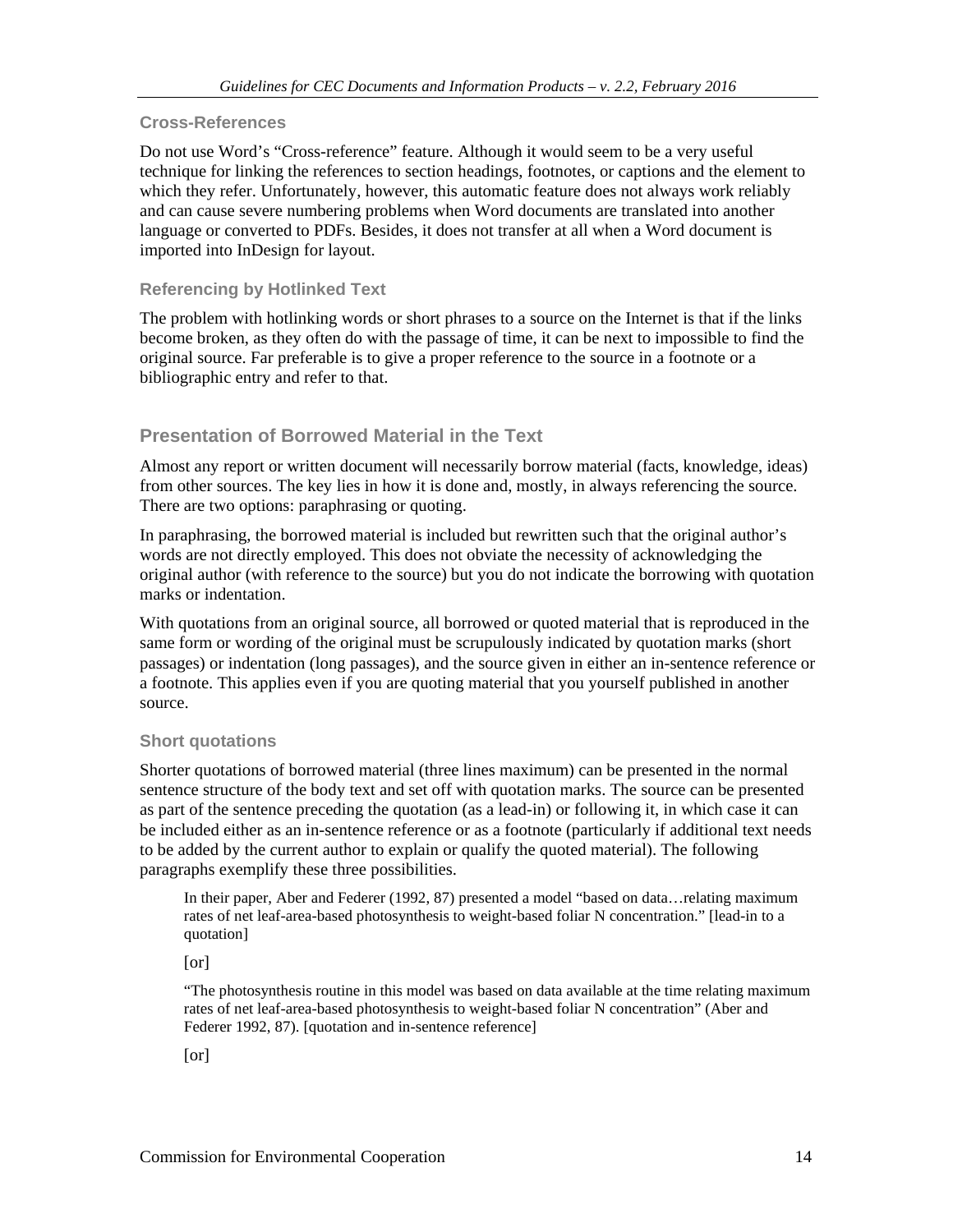"The photosynthesis routine in this model was based on data available at the time relating maximum rates of net leaf-area-based photosynthesis to weight-based foliar N concentration."<sup>[1](#page-14-0)</sup> [quotation with referencing footnote containing additional information]

### **Longer quotations**

If the quotation is more than three lines long, it should be set apart from the body text, singlespaced, one point smaller and indented about 1 cm or  $\frac{1}{2}$  inch. Also, it should be immediately followed by a reference to the source (see the previous section). The following is an example of a quotation, preceded by an introductory sentence and with the corresponding source reference.

#### The CEC's *North American Environmental Outlook to 2030* concludes:

These [factors] point to an interlinked set of actions for consideration—addressing those changes that are amenable to policy action in the near-term, preparing for those changes that are almost inevitable over the short-term but are amenable to policy action in the longerterm, and strengthening our knowledge concerning those changes about which we know the least. (CEC 2009, 72)

Note that words not part of the original quotation (long or short) should be set in brackets.

### **Figures and Tables—General Considerations and Requirements**

Give short titles to figures and tables. Do *not* include extra explanatory information in a title; this belongs in a "Note" at the foot of the figure/table. Make a concerted effort to include keywords in your titles.

Before typing the title, insert a caption so that Word can automatically generate a table of figures. Use the **Insert Caption** feature under the **References** tab, and choose the appropriate label: "Table" or "Figure." Word will automatically assign the corresponding number and apply 'Caption, CEC-Caption' style, so you just have to follow the label number with a period and then type the desired title. **Use only sequential numbers (1, 2, 3, …10, 11, etc.) for numbering tables and figures consecutively throughout the body text. DO NOT use split "section.item" numbers (i.e., 1.1, 1.2, 2.1, 2.2, 2.3, 3.1). If you do that, when your document is converted from Word (.docx) to an Adobe Acrobat pdf, all section numbers in the captions will convert to "0" and the numbering will have to be corrected manually.** This is a problem between Microsoft Office's .docx format and Acrobat for which we have not found a solution.

Make sure that 'Caption, CEC-Caption' style is not applied to elements of your document other than table, figure, or picture titles.

Put the title *before* the figure/table, not following it. Explanatory notes follow the figure/table. See Section 1.4 of the CEC Document Template for the appropriate styles and format for this (<www.cec.org/about-us/opportunities/useful-documents>).

After any notes at the foot, include a "Source" line, giving the original source citation for any figure/table that has been borrowed from another author and/or work.

All figures and tables *must* be referred to in the text, and the reference to the figure or table should precede it and should point out or draw upon information or data found in it. *Do not* include

 $\overline{a}$ 

<span id="page-14-0"></span><sup>&</sup>lt;sup>1</sup> {Example of reference in footnote:} See Aber and Federer (1992, 87). Their basic model was further developed in subsequent work that will be treated more fully in section 5.2 below.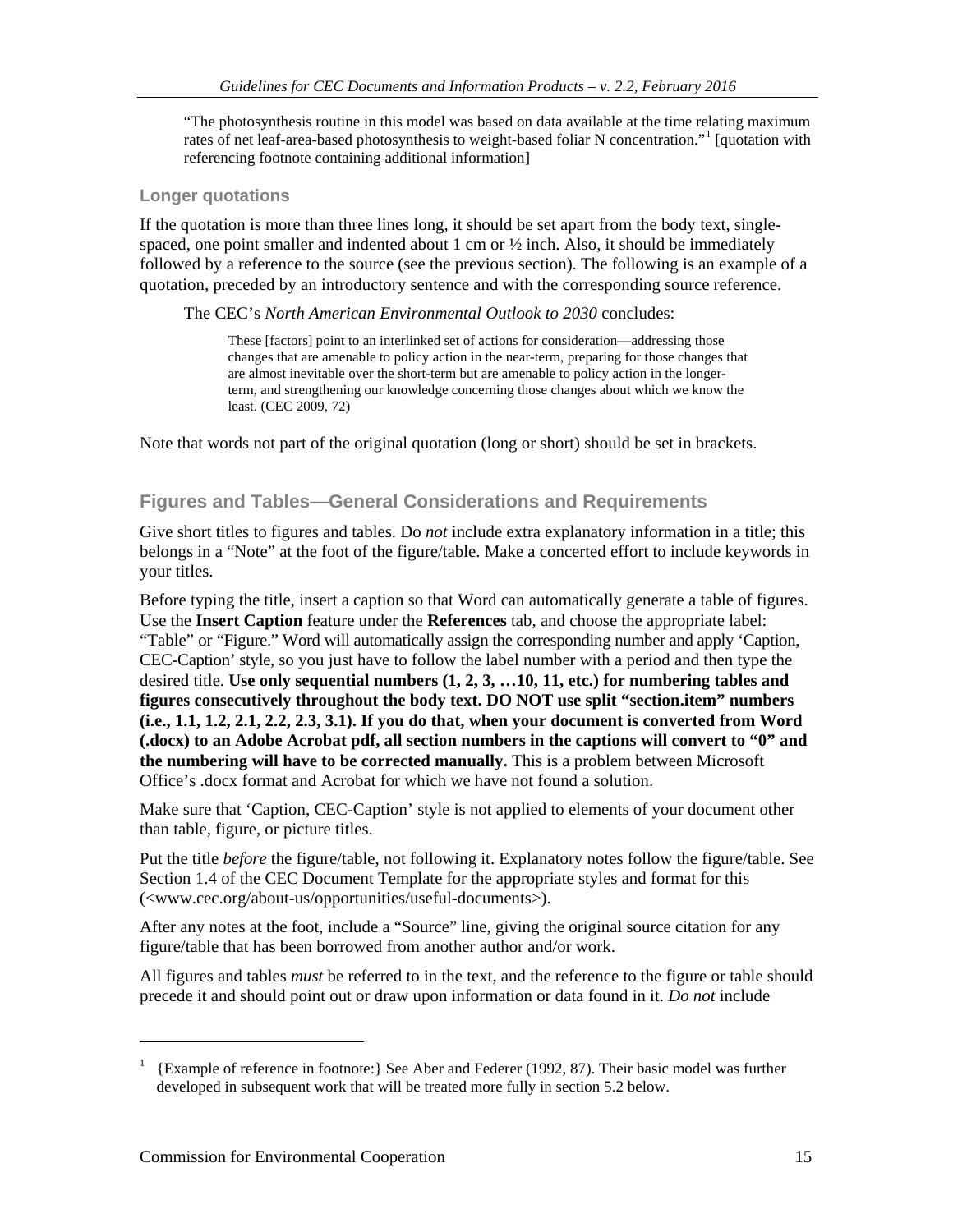figures or tables in the document that are not sufficiently significant to the subject to merit discussion in the body text. These belong in an appendix or should be omitted entirely.

### **Figures, Graphs, Charts, Maps and Other Images**

Figures found in reports often contain data that support the information provided in the text. Figures such as graphs can originate from external sources or be created from raw data obtained by the author. In all cases, you should clearly state the original source information for the figure, providing the full reference (not just author and date) for each image. The referencing style should be consistent for all figures (and tables) in the text and follow the CEC Document Template style. In the case of charts and graphs created by the author, the numerical data used must also be provided in a separate file (usually in Excel) accompanying the submission of the report. This will be especially necessary for translators preparing other language versions of the report and if layout of the final report is done in InDesign.

Excel graphs and charts must be inserted in the Word file directly and not pasted in as pictures. To know the difference, click on a label within the figure and see if you can modify it (if it is a picture, you won't be able to do so). All figures should have clear labeling and legends. The author must clearly identify each component within the image —and provide any needed definitions for them—including but not limited to titles, labels, legends, symbols, acronyms and dates. The information provided must be clear and easy to understand, and must not be subject to interpretation.

To meet CEC publication standards, an image typically requires a minimum resolution of 300 dots per inch (DPI) at the size at which it will be produced (assume 100 percent). The author of the report is responsible for providing all images at an adequate resolution. The CEC's preferred format for images is JPEG. If possible, all images contained in the information document should also be supplied to the CEC in a separate file.

Besides the appropriate reference, maps (excluding GIS maps) must specify the software (and version) used to create them. Each map must display a title, a legend, a scale, cardinal directions, the projection, the primary source for the data and its date, and the name of the cartographer. The CEC has separate guidelines and standards for the creation of maps and geo-spatial databases (available upon request). The author is responsible for following these.

For all images and figures, copyright laws must be respected. Any permission to use an original image requested by the author must be provided in writing to the CEC.

### **Tables**

Tables usually contain numerical and quantitative data that support the information provided in the text. As with figures, they may originate from external sources or be created from data you obtained as author. If the information included in the data table did not originate with you, then you must include a source note so that anyone consulting the reference can find the original data (see the "Bibliography or References List" section below). If the source is the Internet, always include the title of the webpage or document with the URL.

In fact, if a data table is borrowed from an external source, a dynamic version of that table must be provided to the CEC. Simple insertion of a "snapshot" or picture of a table found in an article or a book is not acceptable. You are responsible for recopying the information of the original table in a new Excel table. This table must be submitted separately and not simply embedded in the document.

For the sake of consistency and comparability, all data must be converted (if needed) to the metric system, and (especially if the data originate from multiple sources) the same format for elements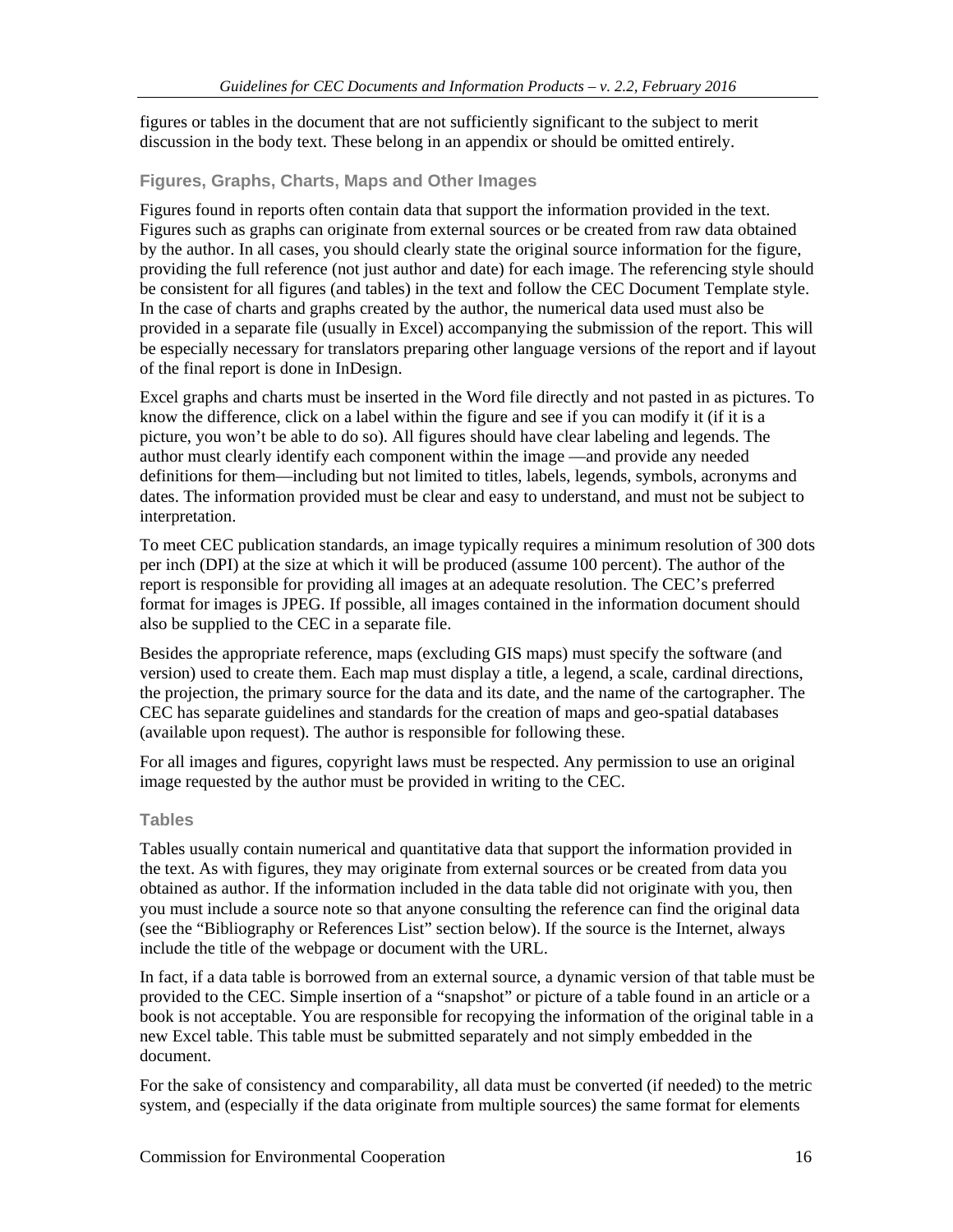must be used through out the document, including such as rounding, decimal numbers, capitalizing and italicizing. Units need always to be clearly indicated.

As with graphs, charts, maps and other figures, complete labeling and legends must accompany all tables. Clearly identify—and, as needed, provide definitions for—each component within the table, including, but not limited to, titles, labels, legend, symbols, acronyms and dates. The information provided in the table must be clear and easy to understand, and must not be subject to interpretation.

Within tables and graphs, notes are better indicated with special symbols  $(†, *)$  or letters, since superscript numerals could be confused with tabular data or page footnotes.

### **Data**

For documents that summarize a scientific study or the analysis of multiple data commissioned or contracted by the CEC, you must provide a copy of the original data, figures, methodology, results and analyses. These should be submitted in an appropriate format that is easy to understand and well organized (e.g., Excel tables, MS Word document or statistical software outputs). They must meet the above-stated requirements for figures, tables and maps.

### **Headers and footers**

It is a common practice to put the title and perhaps author information for the report in the header for the whole document so that it will be present even if a page or section is reproduced separately. The name of the Commission for Environmental Cooperation, as publisher, should go in the footer.

# **Back Matter**

### **Appendixes and Annexes**

Trick question: When is an annex not an appendix? Both present information that cannot be placed in the main text but that of an appendix is supplemental to the main text, may contain references to sources in the bibliography, and is written by the author of the report. An annex can be a standalone document and may be written by someone other than the author of the report. An appendix obviously cannot be reviewed separately from the main report whereas the annex can.

Appendixes or annexes should be mentioned in the body of the report so the reader will know to expect them and have an idea what he will find there. They will contain supplementary or technical information that will aid in understanding the material of the report but that is either too long or too tangential to the main discussion to be included in the body. Designate appendixes or annexes by letter (Appendix A, Appendix B, etc.) in their titles and paginate them separately from the body, beginning with the letter  $(A-1, A-2...B-1, B-2...$ etc.) unless they are very short, in which case pagination may continue on from the body text.

### **Glossary**

In publications intended for a general audience, a glossary of the unfamiliar or more technical terms employed in the text can be a very considerate, timesaving feature for the reader. The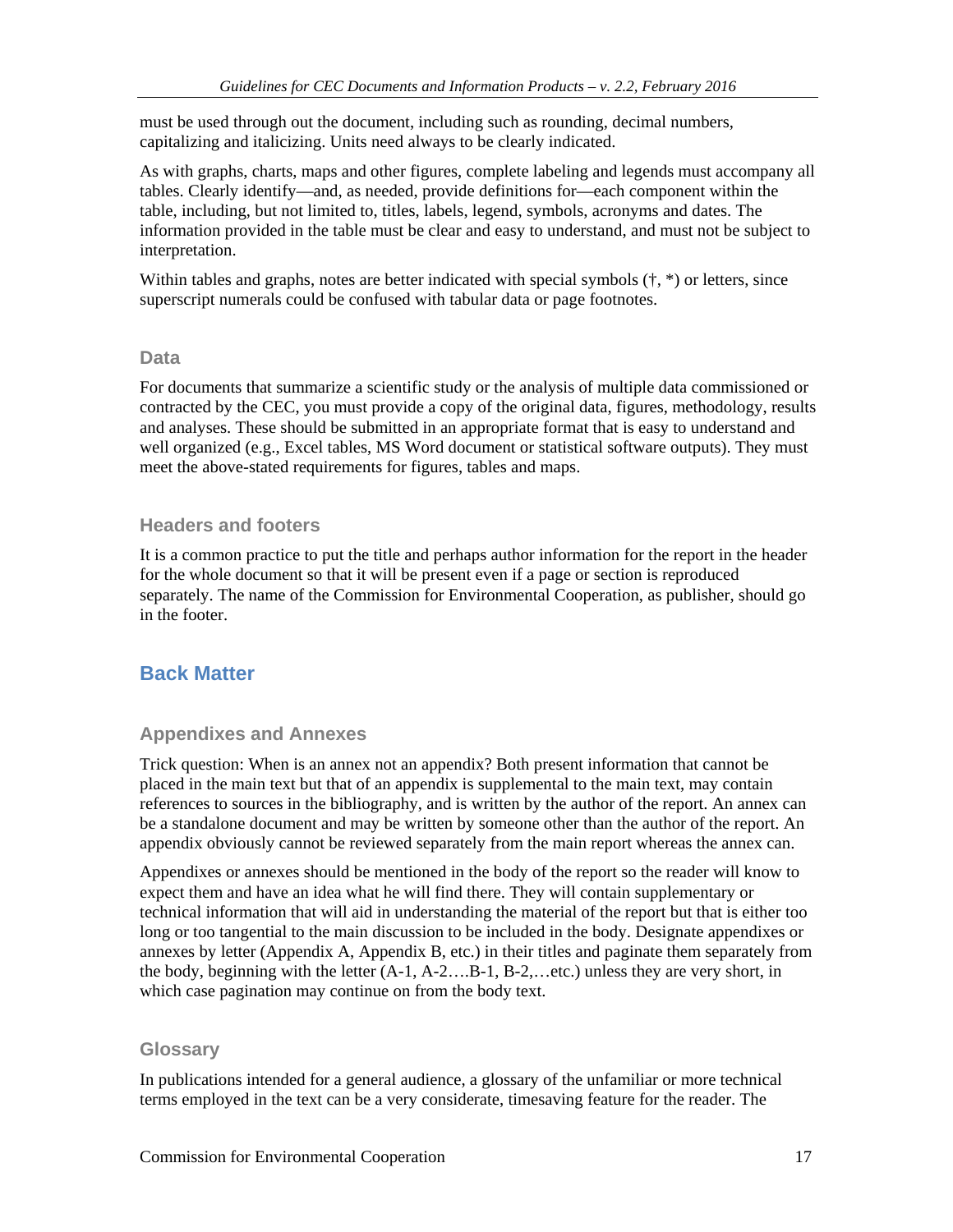glossary listing should be set up in two columns, terms on the left, definitions on the right, and alphabetized by the terms. Terms that are proper nouns should begin with a capital letter, others (like chemical substances) should be all lower case.

### **Bibliography or References List**

As mentioned before, the CEC wants its publications to be indexed by Google Scholar, which requires that the document include a bibliography or references list, titled as such on a line by itself.

The bibliography must give *complete* citations for all sources referred to in the text, mentioned either in in-sentence references (author-date) or footnotes. Remember: nothing is more obvious or more indicative of sloppy research than inadequate referencing and a poorly formatted bibliography. Below, we make some suggestions for formatting entries, drawn generally from *The Chicago Manual of Style* (consult it for much more complete coverage, or contact the appropriate CEC editor with specific questions). Please keep in mind that editing incomplete, poorly formatted or inconsistent bibliographies is *exceedingly* time-consuming and expensive. Preparing a good bibliography is easiest to do during the actual writing of the report, when you have the source material in front of you; it is much more time-consuming to go back and prepare or correct later. For treatment of hyperlinks in the bibliography, see (c) below.

As a very brief introduction to CEC bibliographic style, *the following points must be included in a bibliographic entry for a book or a journal article* (Use the CEC Reference style, as given in the CEC Document Template, for all bibliographic entries, and not by an additional hard return).

#### *a) Books and Reports*

- Author's name (one or several authors; institution releasing the report if there is no author); first author name (or just the initials, in scientific publications) is inverted, subsequent authors, not.
- Year of publication
- Title (includes title and subtitle), set *italic.* Capitalization in sentence case.
- Secondary responsibility (editor, if source is a compilation volume)
- Edition (other than the first)
- Publication data (place of publication: publisher)
- Hyperlink, if available (accompanied by "Available online:")

These components are separated by periods and a space. As an example of this:

Wilkinson, T., E. Wiken, J. Bezaury-Creel, T. Hourigan, T. Agardy, H. Hermann, L. Janishevski, C. Madden, L. Morgan, and M. Padilla. 2009. *Marine ecoregions of North America*. Montreal: Commission for Environmental Cooperation. Available online: <www.cec.org/islandora/en/item/3256-marine-ecoregions-north-america>.

An in-sentence reference for this book would be (Wilkinson et al. 2009).

When an institution or agency is the author, use its acronym or initialism in the author spot so that the full bibliographic entry is parallel with the in-sentence reference, and then write out the complete name in the publication data field:

IMO. 2014. *Third IMO GHG study 2014—Final report: Reduction of GHG emissions from ships*. London: International Maritime Association. Available online: [<www.imo.org/OurWork/Environment/PollutionPrevention/AirPollution/Documents/MEPC 67-](http://www.imo.org/OurWork/Environment/PollutionPrevention/AirPollution/Documents/MEPC%2067-INF.3%20-%20Third%20IMO%20GHG%20Study%202014%20-%20Final%20Report%20%28Secretariat%29.pdf) INF.3 - Third IMO GHG Study 2014 - [Final Report %28Secretariat%29.pdf>](http://www.imo.org/OurWork/Environment/PollutionPrevention/AirPollution/Documents/MEPC%2067-INF.3%20-%20Third%20IMO%20GHG%20Study%202014%20-%20Final%20Report%20%28Secretariat%29.pdf).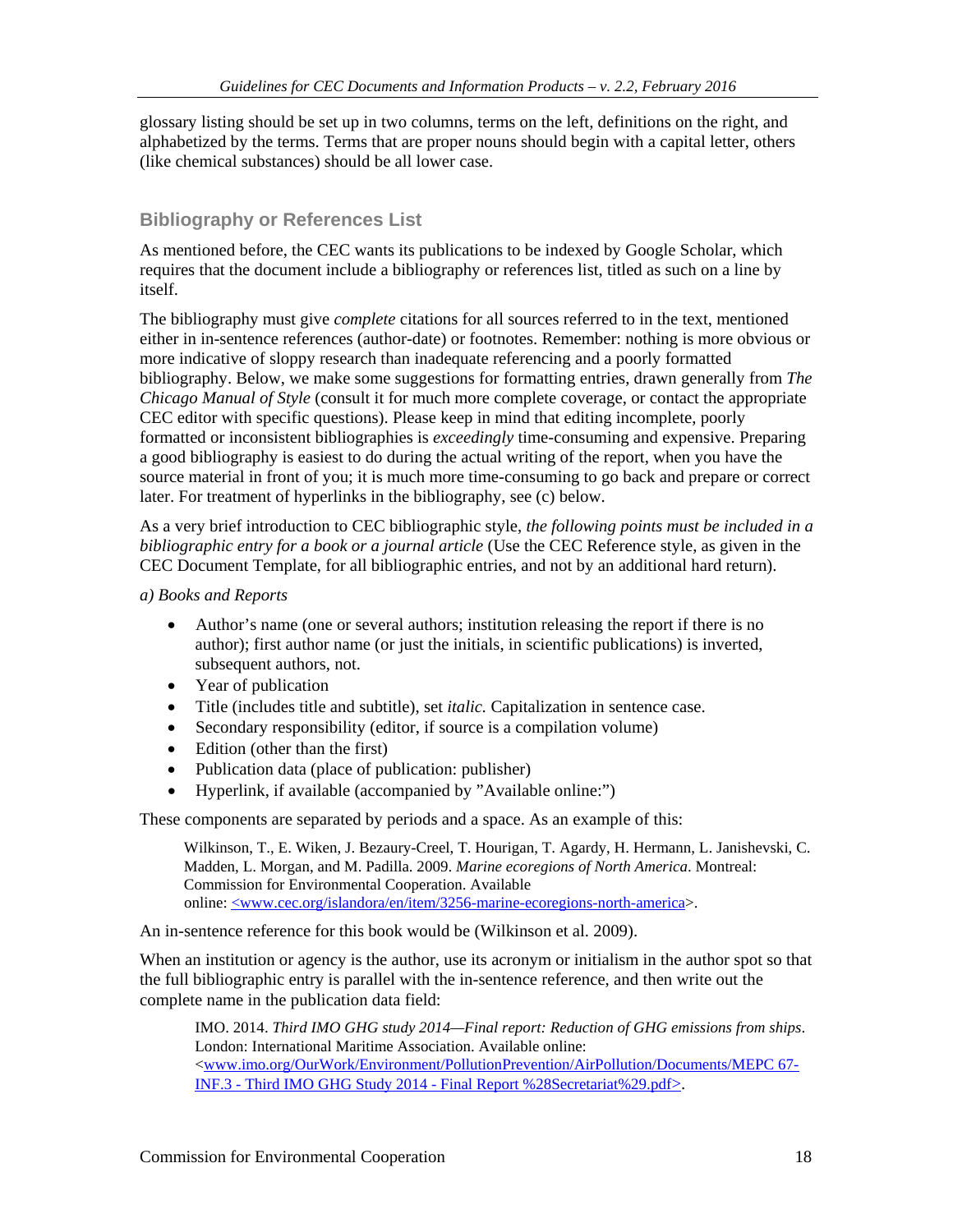The in-sentence reference for this source would be (IMO 2014) or (IMO 2014, 50–63) [citing specific pages consulted].

#### *b) Journal Articles*

- Author's name(s); all authors are presented, first author name inverted, subsequent authors, not inverted
- Year of publication
- Title of the article, set roman (except for scientific names, which are italicized: *Genus species)* written in a "down" style (only the first word and proper adjectives and nouns capitalized), no quotation marks
- Name of the periodical, set *italic,* principal words capitalized and often abbreviated, no period or comma following the abbreviations or entry (*Can J Bot).*

Volume and issue number (if any), presented as 12(2): then page numbers with no space between the colon and first page number, unless something else (like a month) intervenes. For example: 12(2):78–85 [or] 12(2) [July]: 78–85

• Page number(s) (inclusive, with en dash indicating range: 112–34)

An example journal article bibliographic entry would be:

Carranza-Edwards, A., A.Z. Márquez García, and E.A. Morales de la Garza. 1987. Distribución y características físicas externas de nódulos polimetálicos en el sector central del Pacífico mexicano. *Bol Mineral* 3(1):78–94.

An in-sentence reference for this article would be (Carranza-Edwards et al. 1987).

*c) Web pages*

These have fast become the majority of secondary resources consulted by most authors. However, just because the document exists only in the ether, the same rules as above should be followed to the extent the bibliographic components can be ascertained. List the author or authoring institution (acronym or initialism), date of last revision (if given; "n.d." if not), the exact title of the webpage in quotation marks (necessary if the source hyperlink breaks at a later date and a web search is necessary to find the information again), the complete hyperlink (see the box above), full title of the authoring institution, and the date you consulted the page ("Consulted on [date]").

NRC. 2015, February 5. Rail transportation secondary energy use and GHG emissions by region (Table 25), in "Transportation Sector Canada." Natural Resources Canada, Office of Energy Efficiency (OEE).

[<http://oee.nrcan.gc.ca/corporate/statistics/neud/dpa/showTable.cfm?type=CP&sector=tran&juris=c](http://oee.nrcan.gc.ca/corporate/statistics/neud/dpa/showTable.cfm?type=CP§or=tran&juris=ca&rn=25&page=4&CFID=35518865&CFTOKEN=f9edda62434ce13d-3698E45D-E833-5FC1-ED52C609A32EC993) [a&rn=25&page=4&CFID=35518865&CFTOKEN=f9edda62434ce13d-3698E45D-E833-5FC1-](http://oee.nrcan.gc.ca/corporate/statistics/neud/dpa/showTable.cfm?type=CP§or=tran&juris=ca&rn=25&page=4&CFID=35518865&CFTOKEN=f9edda62434ce13d-3698E45D-E833-5FC1-ED52C609A32EC993) [ED52C609A32EC993>](http://oee.nrcan.gc.ca/corporate/statistics/neud/dpa/showTable.cfm?type=CP§or=tran&juris=ca&rn=25&page=4&CFID=35518865&CFTOKEN=f9edda62434ce13d-3698E45D-E833-5FC1-ED52C609A32EC993). Consulted on 29 July 2015.

The in-sentence reference for this source would be (NRC 2015).

"Black Carbon." 2015, July 2. *Wikipedia.* [<https://en.wikipedia.org/wiki/Black\\_carbon>](https://en.wikipedia.org/wiki/Black_carbon). Consulted on 14 August 2015.

The in-sentence reference for this source would be (Black Carbon 2015).

### **On hyperlinks**

Hyperlinks are now nearly universal in reference citations but they must be carefully entered and checked to make sure they are not "broken." The "http://" may be omitted in the reference but any other file transfer protocol (like "ftp") must be included, and the "http://" itself must be kept if the address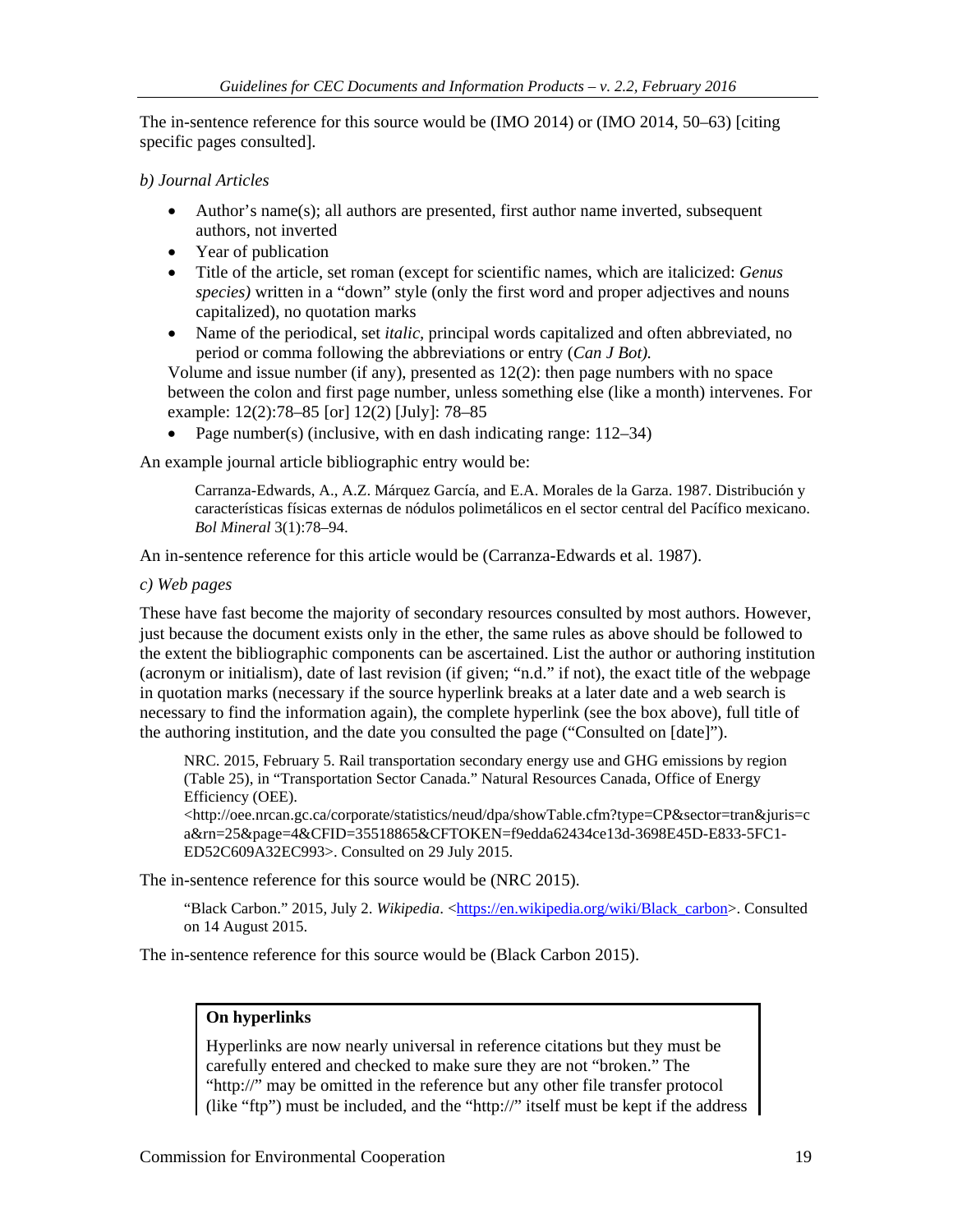does not include a "www" term. To differentiate Internet addresses from other text, we suggest enclosing them in carets: < >. Lastly, be sure *all* hyperlinks in the document are supported by bibliographic references that give full, accurate titles of the referenced publication or document so that a reader can search for it if the hyperlink changes or becomes broken at a later time. This happens frequently: the Internet is a very ephemeral beast.

When the reference list includes multiple entries by a given author (or authors), list them in ascending chronological order. Add letters to the year if more than one appears in a particular year (2009a, 2009b, 2012, 2013, etc.).

For references to other types of sources, such as conference proceedings, presentations, legislation, etc., that entail specific citing requirements, consult the CEC style guide for the specific language in which your document is being drafted or contact the editor for that language.

# **Document Presentation**

Besides consistency in use of terminology and thorough referencing, and employing a clear, concise, easy-to-read style, documents for the CEC are expected to show that their authors have exercised care in neat presentation.

# **Page Layout/Formatting**

To aid its consultants in achieving document presentation that best suits the purposes of the CEC, we have developed a CEC Document Template for reports and background papers that is available at our website, <www.cec.org/about-us/opportunities/useful-documents>, and we strongly recommend using it. Resist the temptation to add fancy formatting such as special fonts, drop caps, lines, boxes, or columns (other than in tables); and adhere to the following specifications.

# **Typing and Choice of Type**

- All reports should be typed in Microsoft Word for PC or Mac, yielding .doc or .docx files.
- We strongly suggest that you write your text directly in the CEC Document Template, using its styles.
- Notes in the CEC Document Template will inform you about the CEC styles it contains for headings, text, footnotes, tables/figures, bullets and numbered lists, table of contents entries, etc., that you can copy into your "Normal" template if for some reason you decide not to write directly in the Template itself, although proceeding this way is harder.
- All text should be left-aligned. Avoid using justified format for paragraphs and never in headings, captions, bulleted and numbered lists, tables or footnotes.
- Do not indent paragraphs. Never use a tab to begin paragraphs.
- Do not insert additional hard returns ("Enter") between paragraphs. Instead, set the paragraph formatting command to add 6 points of space after a hard return (end of paragraph). If you are using the CEC Document Template, write your text in the "CEC Paragraph" style and this will already be set up for you. Don't press "Enter" until all the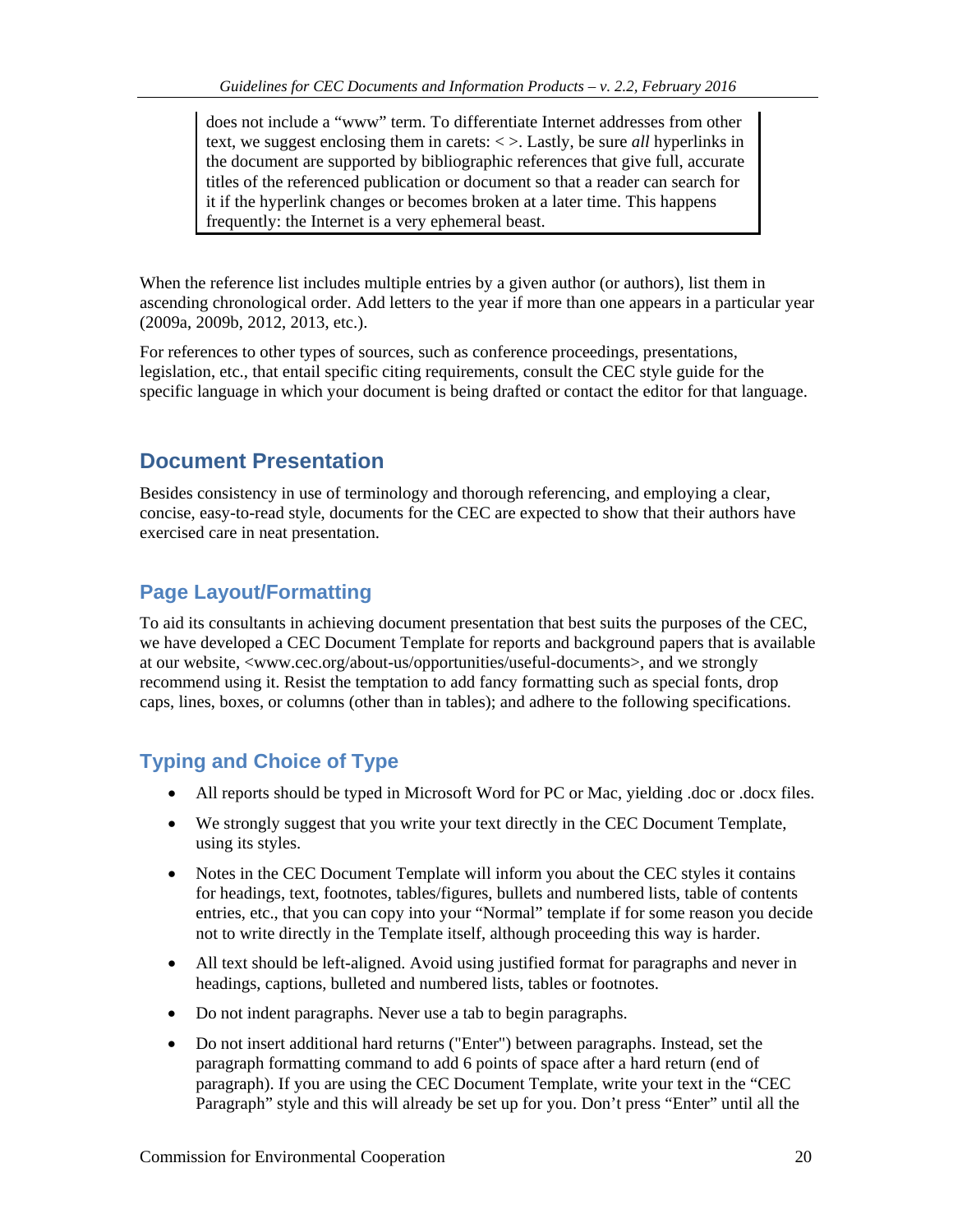text for a given paragraph has been typed. The same technique works well for series—like this one, for example (using the styles "CEC Bulleted List" and "CEC Bullet-Last").

- Use only one space between sentences (the old habit of using two spaces owes to typewriter days; computerized word processing adjusts word and sentence spacing automatically).
- Make sure you apply Word's language and spelling features to automatically check spelling and display errors as you type. (However, be careful with its AutoCorrect feature—not always reliable.)
- Do not use all capital letters for titles, emphasis, sections heads, etc. Use all caps only for acronyms, as appropriate.
- If for any reason you decide not to use our Document Template (<www.cec.org/aboutus/opportunities/useful-documents>) for its styles governing typefaces and point sizes in your document, then we ask you to use Arial in mixed upper/lower case for headings and Times New Roman typeface at 11 points for all body text. Use bold and italic where appropriate (see corresponding entry under "General Stylistic Considerations"). Never use the underline format (also a vestige of typewriter days); use italics instead. Serif typefaces (such as Times New Roman and Palatino) are recommended for text because they are easier to read, while sans-serif typefaces (such as Arial and Helvetica), provide contrast in headings and subheadings. *Do not use* fancy or unusual fonts that may not be available on all computers.
- Be aware that failure to use the styles embedded in the CEC Document Template may cause the CEC project manager to reject your document or require you to retro-apply those styles at your own cost.
- Use the styles in the CEC Document Template for headings, table and figure titles; body text; bulleted and numbered lists, as well as other elements. Don't just keep readjusting the "Normal" or "Paragraph font" on the fly or else your document will be a mess when it goes to another machine and you won't be able to generate a Table of Contents automatically within Word. When you paste text into your document, make sure that you convert it to the appropriate style so you don't end up with a hodge-podge of different fonts and point sizes in your text.
- Use "Format/Paragraph/Keep with Next" instead of inserting a page break to keep headings with following paragraphs.
- Avoid inserting footnotes in an executive summary because the numbering will continue sequentially into the body text of your document. If footnotes *absolutely must* be used there, use a different system (letters, for instance) to indicate them.

**The Page, Top to Bottom**

- Make sure the pages of your document are always set for "US letter" paper size.
- Headers and footers can be used to include elements other than page numbers, for example, the report title and chapter titles.
- Headings should not exceed four levels and may be numbered as  $1, 2, 2, 1, 2, 1, 1, 2, 2, 3$ , 3.1, 3.2… or left unnumbered, especially if the report is not really long. Always apply Word styles from our Document Template to headings (beginning with 'Heading 1, CEC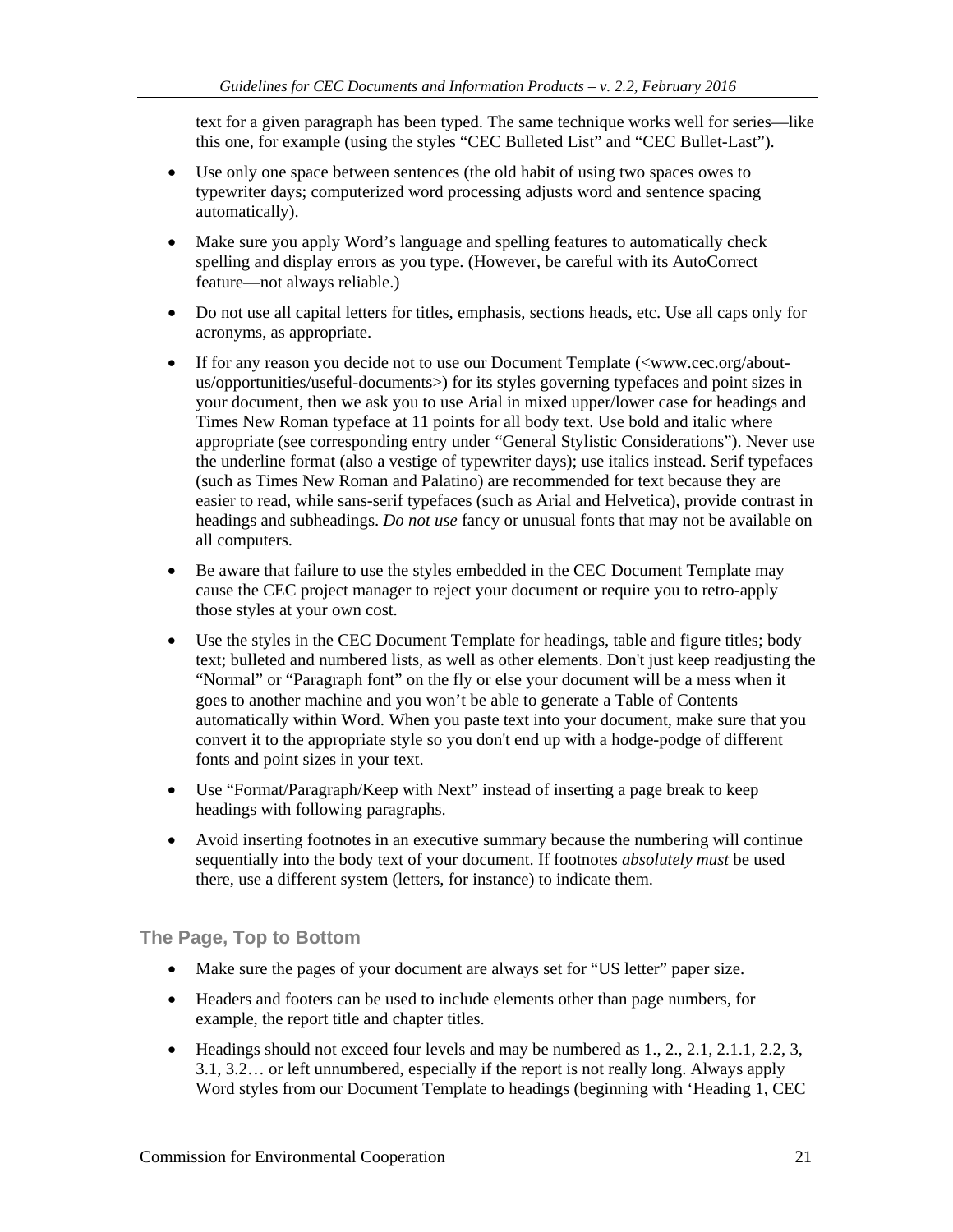Heading 1' for major sections) so that the Table of Contents can be generated automatically.

- Use simple round bullets for basic lists, unless numbers are called for to rank items by preference. If your list has more than one level, use a combination of numbers and letters (i.e., "1." and "a.") or round bullets and en dashes. Use Word's bullet feature on the toolbar to insure uniformity of indentation. For punctuation, see the "Series and Lists" entry under "General Stylistic Considerations." The most important thing is to be consistent throughout the text. [See the CEC Document Template's section on series and lists.]
- When making a table or other section that uses vertical columns do not be tempted to align columns using the space bar. Instead, separate columns using a *single* tab. You can easily add new tab markers and adjust space between columns by using Word's horizontal ruler. If you need more sophisticated table features, use Word's "Insert Table" command or even create your tables in Excel and then paste (special paste) in your document.
- Use Word's "smart quotes" feature to ensure opening and ending quotation marks are identified properly.
- Footnotes are set in 10-point Times New Roman; the footnote reference numerals in 10point Times New Roman superscripted 3 points. Footnote text shall be left-aligned. Be sure to use Word's automatic style for creating and formatting footnotes.
- Page numbers should be inserted in the footer (either right-aligned or centered). In the Front Matter of reports, page numbers (in lower-case roman numerals) technically are reckoned to begin with the cover page but they are not displayed on the cover and not until the first page of the Table of Contents. The Introduction to the text, proper, begins the arabic numeral pagination of the report.

# **General Stylistic Considerations**

Even if all information products delivered to the CEC must conform to the harmonized writing style and criteria set forth in the style guide for the corresponding CEC official language (English, French or Spanish), there are some general considerations that apply to all documents, regardless of the language in which they are originally written. This section, arranged alphabetically, provides style guidelines that apply to all CEC documents, with certain variations specific/proper to English.

# **Abbreviations**

There are various types of abbreviations in CEC documents—scientific units, acronyms, initialisms—but what unifies them all is that they should be used sparingly in the body text and well prepared for the reader by being explained in a list of abbreviations and acronyms in the front matter of the report if there are many, requiring a global presentation (see "List of Abbreviations and Acronyms," above). If acronyms are few enough that the reader can most likely keep them in mind, they can be identified upon first occurrence in the running text and then used thereafter (see below under "Acronyms," or in the English Style Guide).

Abbreviations are more appropriate in tables/figures, notes, and sources (this is especially true for scientific units). Abbreviations for scientific units should follow SI (*Système International*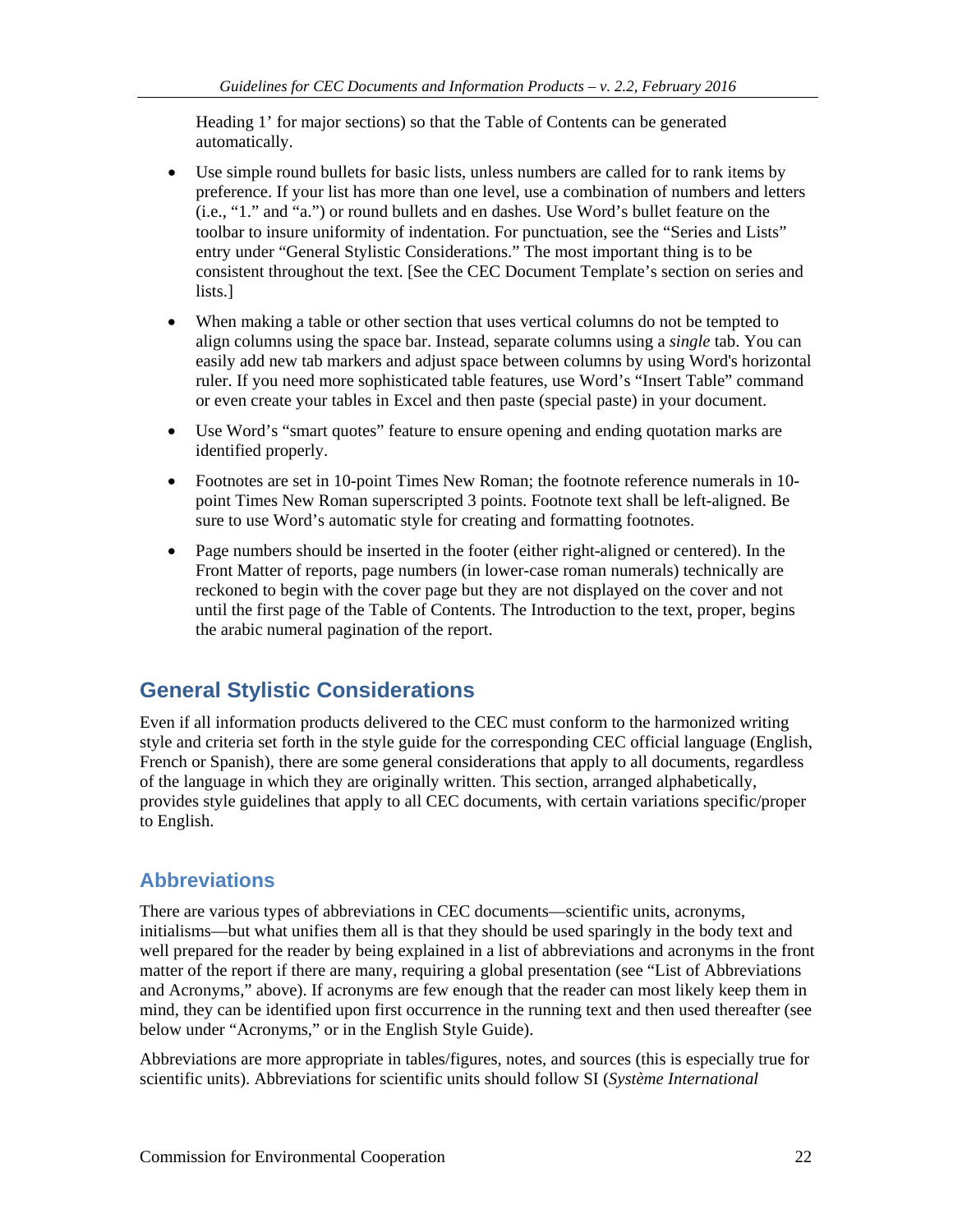*d'Unités)* conventions. If English measures must be used, they should be followed by their metric equivalent in parentheses.

For all abbreviations, add punctuation *only* to avoid confusion: "a.m." (ante meridian) instead of "am" or "i.e." (*id est)* instead of "ie", etc. (Also "US" instead of "U.S." and "UN", not "U.N.")

### **Acronyms**

Be sure that acronyms or initialisms<sup>[2](#page-22-0)</sup> used are well established; too many unnecessary ones on the page just make things confusing for the reader. When you identify them in the running text, the style to follow is determined by the original language of the organization or law:

1) English language name or term: On first reference, always write out the full name and include the acronym in parentheses: North American Free Trade Agreement (NAFTA);

2) Non-English name or term: When the name of the organization/law, etc., is in French or Spanish, use the following format to identify acronyms upon their first occurrence in the running text: General Act on Ecological Equilibrium and Environmental Protection (*Ley General del Equilibrio Ecológico y la Protección del Ambiente—*LGEEPA)*.* [Note here that the translated English name comes *first*, set in roman type, followed in parentheses by the actual organization name in Spanish or French, italicized, and separated by an em-dash from the *original language* acronym in roman. Subsequent references throughout the report would use just this acronym.]

In general:

 $\overline{a}$ 

- Use accepted acronyms instead of making one up to fit the first letters of each word. If there is no generally accepted acronym for a translation, use the acronym from the original language (e.g., Semarnat, Profepa) but following CEC style of capitalization (following bullet).
- If the letters used in the acronym match the first letter of each principal word, put the acronym in capital letters. However, capitalize only the first letter of an acronym that is a creative mixture of letters, featuring more than one letter per word: e.g., *Secretaría de Medio Ambiente y Recursos Naturales—*Semarnat, *Procuraduría Federal de Protección al Ambiente*—Profepa).
- Do *not* use the definite article ("the") with acronyms, as they are pronounced as a word and thus have the status of being proper nouns (no definite article—NAFTA, NAAEC, Semarnat, UNEP) but usually *do* use the article with initialisms (the CEC, the UN, the RCMP).
- All acronyms are set in roman, not italic type.
- All acronyms and abbreviations beyond the most commonly understood (like "US") should be listed in the corresponding list at the beginning of the document, assuming they are used more than once in the document.
- Don't bother using an acronym if the organization, law, or whatever is mentioned only once or twice in the report.

<span id="page-22-0"></span><sup>&</sup>lt;sup>2</sup> Acronyms are abbreviations made by taking the first letter or letters of a name and putting them together to make a pronounceable word (e.g., NATO, NAFTA). An initialism is an abbreviation in which each letter is pronounced separately (e.g., UN, US, CBC). For the sake of simplicity here and in publications, we will adopt common usage and group both under "acronyms."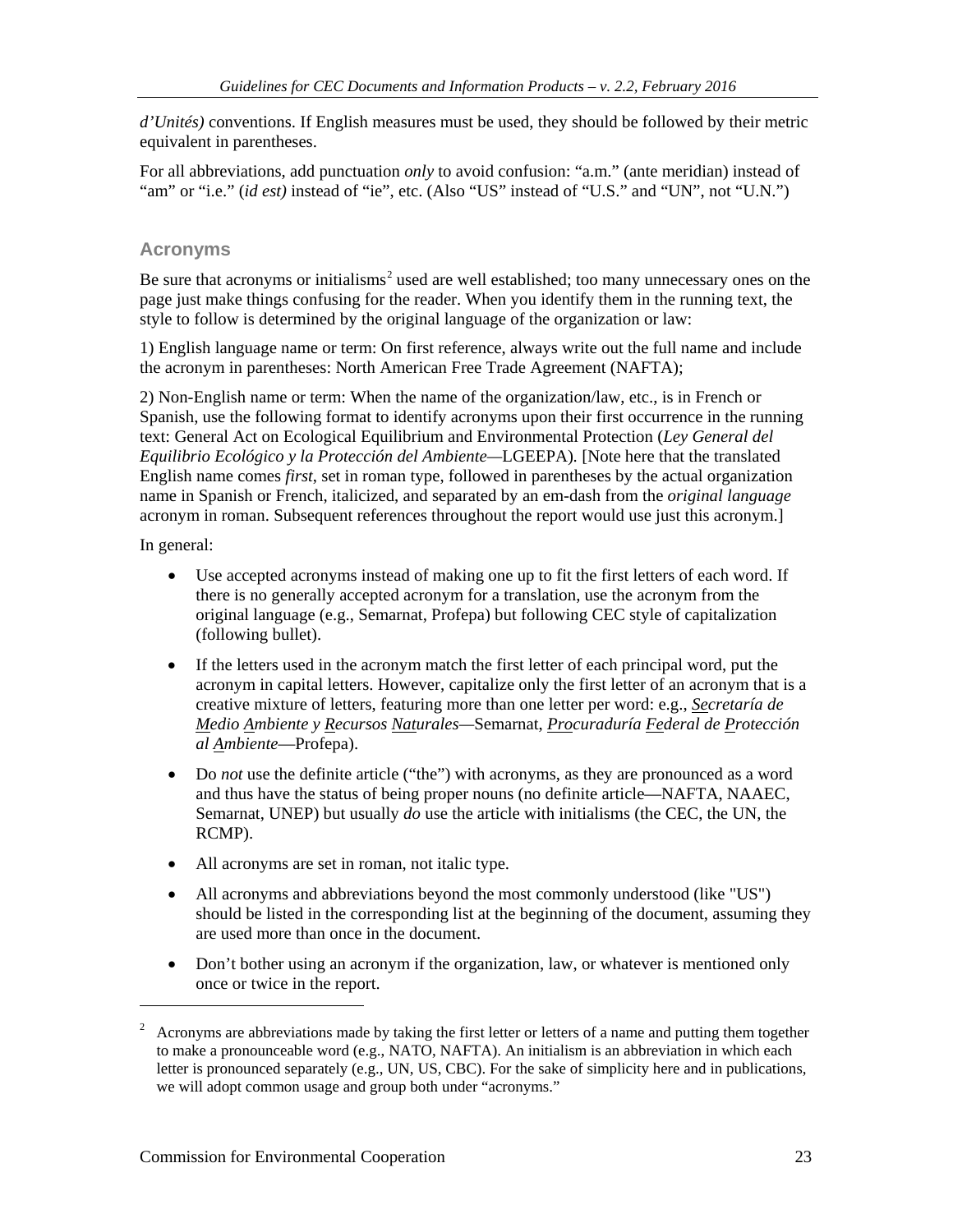- Avoid using acronyms in titles and headings.
- When an acronym made of all capital letters is pluralized, do not use an apostrophe (e.g., "NOMs" or "POPs").
- Especially in long reports, it may be helpful to repeat the full name occasionally at the beginning of a section or subsection, particularly if the acronym's last use was many pages previously. A list of acronyms used in the document is particularly recommended in longer documents.

Refer to the corresponding language style guide for more detailed or specific usage considerations.

# **Bold text**

Avoid using boldface type for casual emphasis in text. As for boldface in headings, employ the heading styles found in the CEC Document Template.

# **Capitalization**

Please capitalize only proper nouns and first words of sentences. Avoid the temptation to capitalize for emphasis. Personal, professional, or academic titles should be capitalized only when they refer directly to a specific person or persons and precede the name: "CEC Executive Director Irasema Coronado." When the title occurs independently or follows the name, it is lowercased: "the Council members from the three countries" or "Gina McCarthy, administrator of the US EPA." Individual words in a hyphenated compound are usually capitalized in titles.

Capitalize "Internet" or "Web," as these are proper nouns, but not "intranet" or "website."

Capitalize short forms of document and organizational names only when they stand for the full title and are intended to carry its full force (e.g., the Clean Air Act, the Montreal Protocol).

Do not capitalize the following singular or plural nouns: government(s), department(s), division(s), and so on. These are not specific names, unless the name is given in full. Likewise, do not capitalize commonly used words such as *the program*, *the conference*, and so on.

Also, do not give capitalization to a term just because it has an impressive acronym, when the words themselves are not proper nouns, e.g.: SAGD (steam-assisted gravity drainage); PVC (polyvinyl chloride); GHG (greenhouse gases);  $CO<sub>2</sub>$  (carbon dioxide).

# **Contact Information**

In order to avoid confusion over how a person can dial a telephone number, regardless of the country in which they reside, please follow the basic model of [country code] [city code] 111- 2222. For example:

 $+1$  514 350-4300  $+52-55$  5659-5021

# **CEC Country Order**

The three countries should normally be cited in alphabetical order: Canada, Mexico and United States.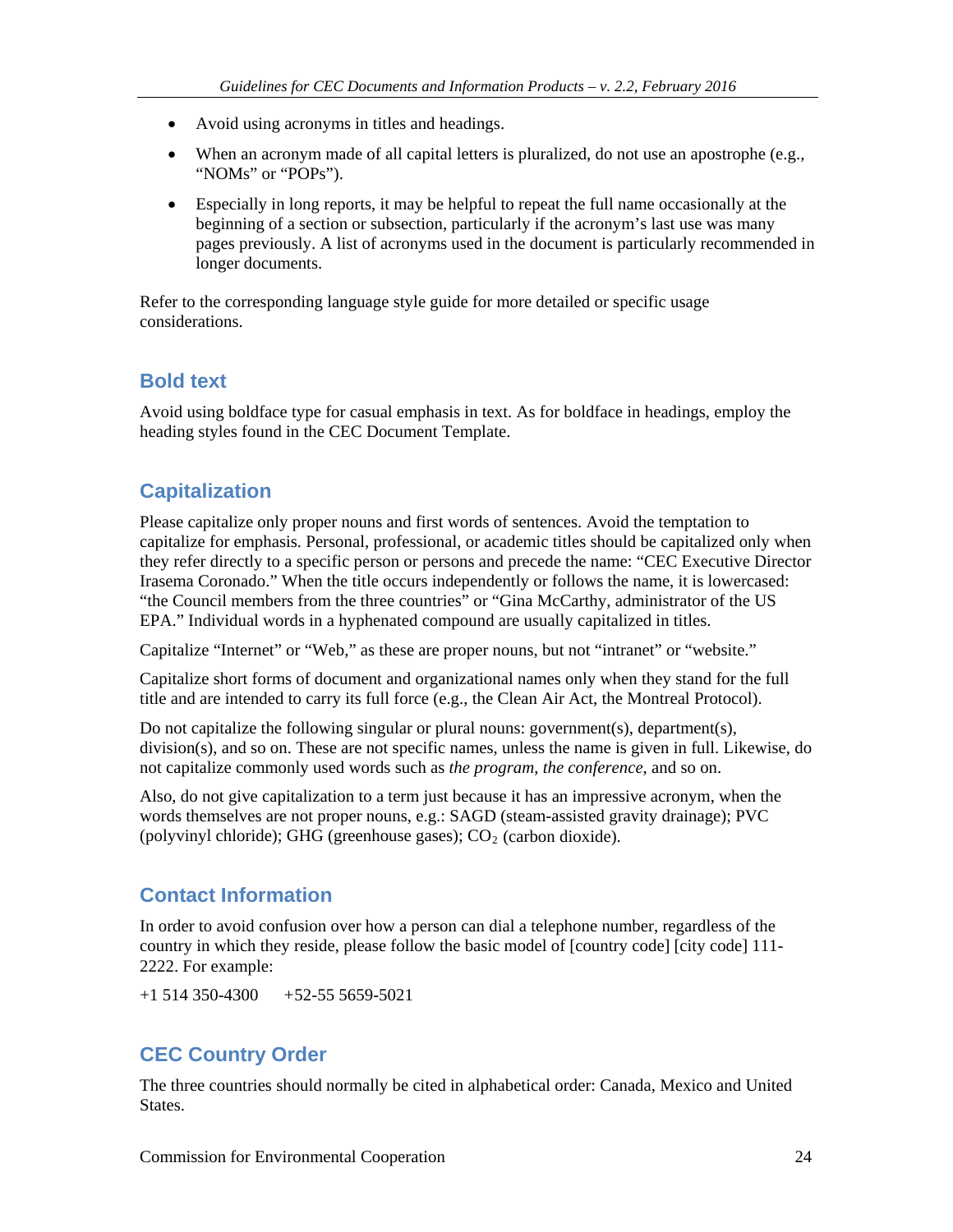# **Currency**

Currency must be identified. For the United States use: US\$7.5 million; for Canada: C\$7.5 million; for Mexico: P\$7.5 million. For subsequent values, use a dollar sign for all three currencies if it is clear from the text that values continue to be expressed in the previously identified currency.

# **Dates**

CEC style follows Canadian practice and University of Chicago style in preferring a day-monthyear format—27 June 1996—which has the advantage of not necessitating interior commas (as in customary US style: June 27, 1996) or a comma following the date if it is used as an adjective (e.g., 4 February 2011 prices). When just month and year are given, no comma is used between them: June 1996. When expressing only years, use the apostrophe correctly (i.e., "During the 1980s..." or "In the '80s"). Note that in the latter construction, use a normal apostrophe and not a backwards apostrophe, which only opens an expression or quoted phrase set within regular quotation marks. This is important since Word's Smart Quotes feature automatically sets the apostrophe backwards in this case—'80s.

# **Foreign Language Words and Proper Names**

Be sure that text, titles, and names in French or Spanish have their proper accents.

The general rule is that all words and titles in a foreign language should be italicized, unless the word is commonly used in English. Acronyms, however, will be treated as though they were English, and not italicized. Also, place and city names do not appear in italics (e.g., Ciudad Juárez). Latin expressions like *ad hoc* and *ad hominem* are italicized. Abbreviations, like i.e., e.g., et al. and ibid., are not.

Given that the priority of appearance in an English-language document goes to English, foreign names (of agencies and organizations) will appear *first* in English translation, followed in parentheses by the original language acronym and name. After this first appearance, which suffices to "set" the acronym, it alone will be used. All such names and acronyms will also be presented in a list of acronyms at the front of the document. Questions about what constitutes a proper acronym can be resolved by consulting the *CEC Lexicon of Terms and Acronyms* (currently under development but soon to be available online) in any of the three working languages: English, French or Spanish.

# **Hyphenation and Use of Dashes**

Since word hyphenation is one of the most controversial points of editorial style, consistency is key. US English style, employed by the CEC for its documents, tends to hyphenate less than Canadian English and more inclined to merge prefixes with the word stem.

For instance, the CEC would *not* hyphenate *cooperate, cooperative, coordinate, online, offline*, which would be hyphenated in Canadian style. However, we do hyphenate *e-mail, e-business, ecommerce, e-book,* as the "e" stands for a complete, nominally separate word.

The phrase "small and medium-size enterprises" does not need a suspending hyphen after "small," since you would write "small enterprises," not "small-size enterprises." However, "medium" + "enterprises" does not make good sense without "size*.*" It is a true compound adjective that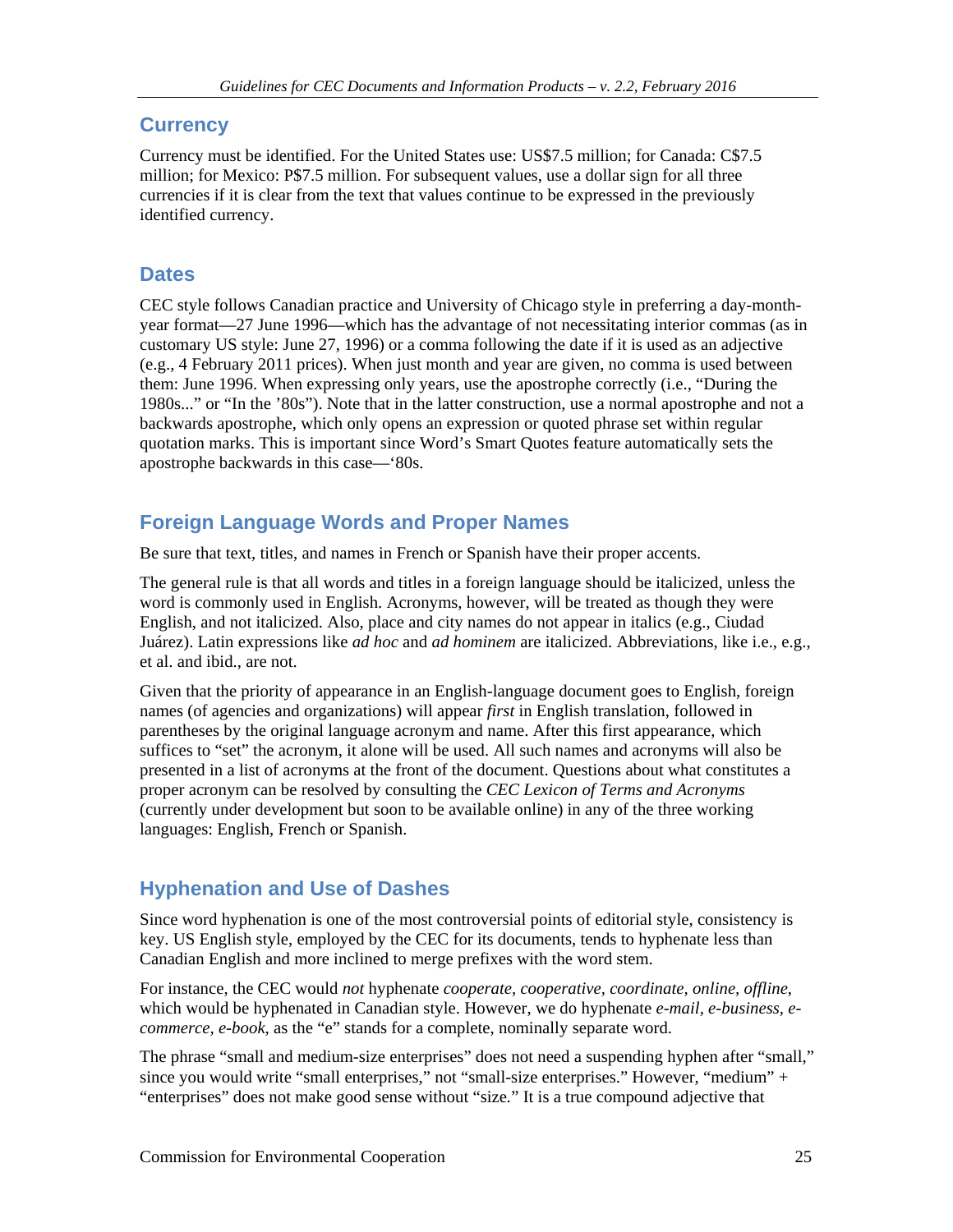requires both words and thus it is hyphenated. Similarly, numerical descriptions, such as a "\$4 million project" and a "six-month delay," require a hyphen. Terms such as "acid rain threat," "private sector participation" and "high technology conference do not need hyphens, since the meaning is immediately clear without them, but "cost-effective" does need one.

Some terms will be hyphenated in one context, but not in another. It depends on whether the term is used as a noun or an adjective. If in doubt about hyphenation of a word, consult Webster's Unabridged Dictionary or the section of the Chicago Manual of Style. For example:

In the *short term*, we will see some changes in our monitoring tools. (adjective + noun)

Expect some *short-term changes* in our monitoring tools. (compound adjective + noun)

### **Dashes**

An em dash (—) sets off a word or phrase that interrupts the flow of a sentence, such as an example, a clarification or an afterthought. The em dash is a very useful punctuation mark to achieve clarity and avoid having too many elements separated by commas in a sentence; however, it is also a very strong type of punctuation and should not be overused. It is CEC editorial policy in English *not* to surround em dashes off with spaces: Managers—unless otherwise notified must attend the meeting.

Do not use one or two hyphens in place of a proper em dash in text (-- *versus* —). In Word, a very nice em dash is available on a PC keyboard—Ctrl-Alt-minus sign—as you can see here (on Mac keyboards it is Option-Shift-hyphen).

The en dash (– longer than a hyphen and half the length of an em dash) is used in place of the hyphen to connect a span of numbers— dates, time, or page numbers in references— or words or other terms into single units, as in *7 January–28 February* and *pages 17–31*. It conveys the sense of the word "through," and therefore is often used in expressions denoting a series, like both examples above. In CEC documents, do not insert spaces on either side of the en dash. It is produced by the keystroke—Ctrl-minus sign (PC), Option-hyphen (Mac). Examples: 1989–95, 18–25 April 1996, Slipshod 1995, 55–9.

# **Internet and E-mail Addresses**

For Internet addresses (URL), use carets and omit the initial http://, so that the link starts with "www": <www.cec.org>, but include the "http://" when the URL has no "www" term: [<http://enviro.gll.pdf>](http://enviro.gll.pdf/).

We do not use carets with e-mail addresses, which will appear simply as (for instance) dkirk@cec.org.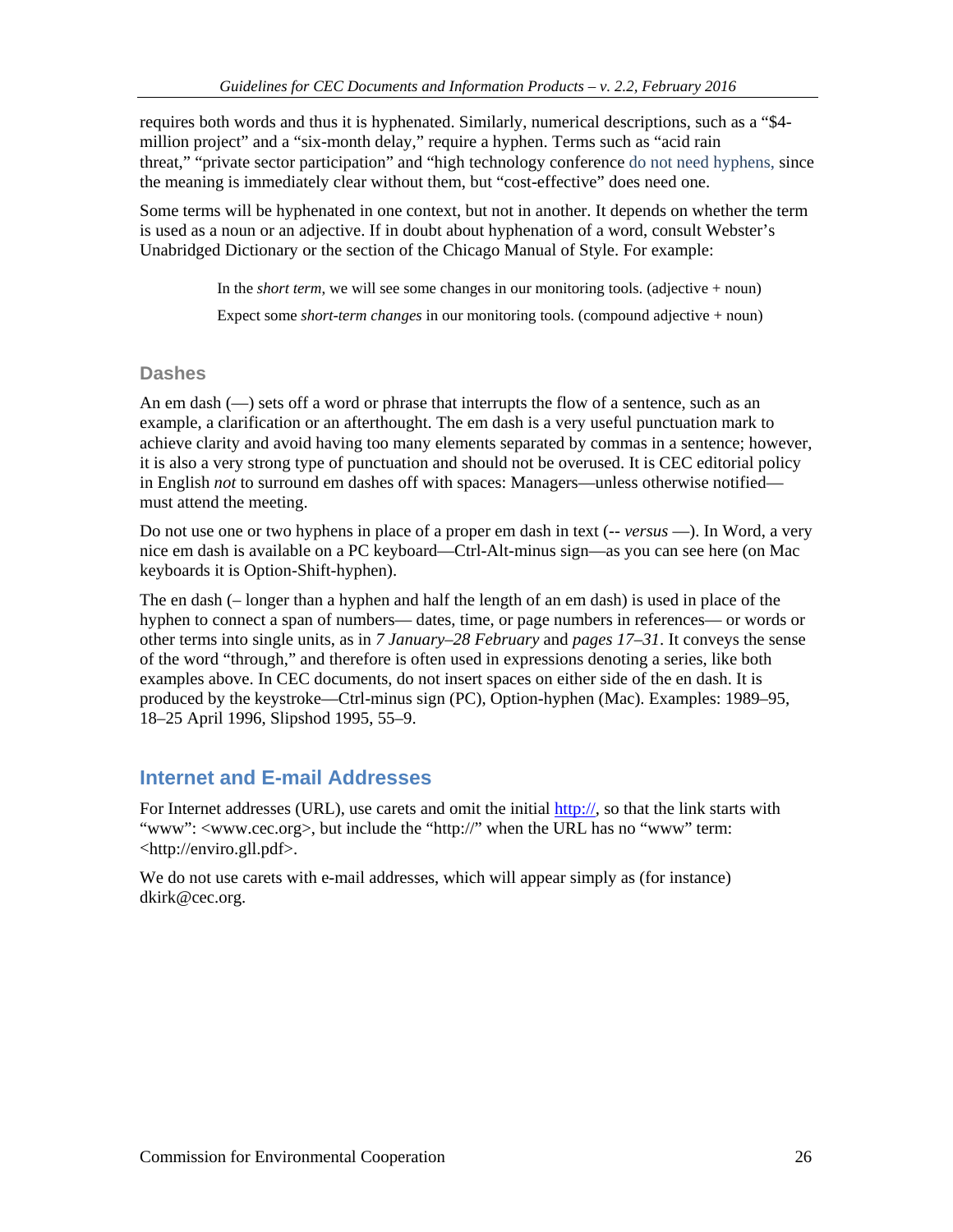# **Italics**

Italicize the following:

- titles of books, pamphlets, published reports and studies, journals, newspapers, and magazines;
- the complete names of policies, court cases, statutes and acts, as in the *Clean Air Act*; and
- French, Spanish, Latin or foreign words that have not been Anglicized.

As well, in print publications, you can use italics to emphasize a word, but do so sparingly. In Web publications, use **bold type** instead. In print publications, you can also use italics to show different levels of headings. In Web publications, this should be avoided.

Do not italicize the following:

- short forms of the names of acts, statutes and court cases, such as "the Act"
- proposed or hypothetical laws, such as "climate change bill";
- names of websites:
- legal terms; and
- French, Latin or foreign words that have been Anglicized, and foreign-language names of organizations, etc., in the Bibliography, except for titles, as per instructions for English, above.

See entries on "Acronyms" (these are not italicized) and "Foreign Language Words", above.

# **Metric Units**

Always express measurements using the metric system. A note should be included in the introduction to the publication explaining that all units are metric to avoid reader confusion (this is especially important for tons, which should be written "metric tons" or "tonnes"). Authors of documents are responsible for converting any data originating in English measures such as miles, pounds, or tons to metric units.

# **Names**

People's names must be spelled as in their original language, including accents or other special characters: María Cristina Fernández de Castro.

### **Names—Companies and Associations**

Verify all company and association names used in your texts by checking their official web sites.

Try to avoid abbreviations such as *Ltd., Inc., Assoc.*, *Co.* and *Corp.*, especially in the main body of the text.

When a company is referred to by an acronym, if it is a foreign firm or one not likely to be commonly known by the CEC readership, use its full name on first reference, followed by the acronym in parentheses.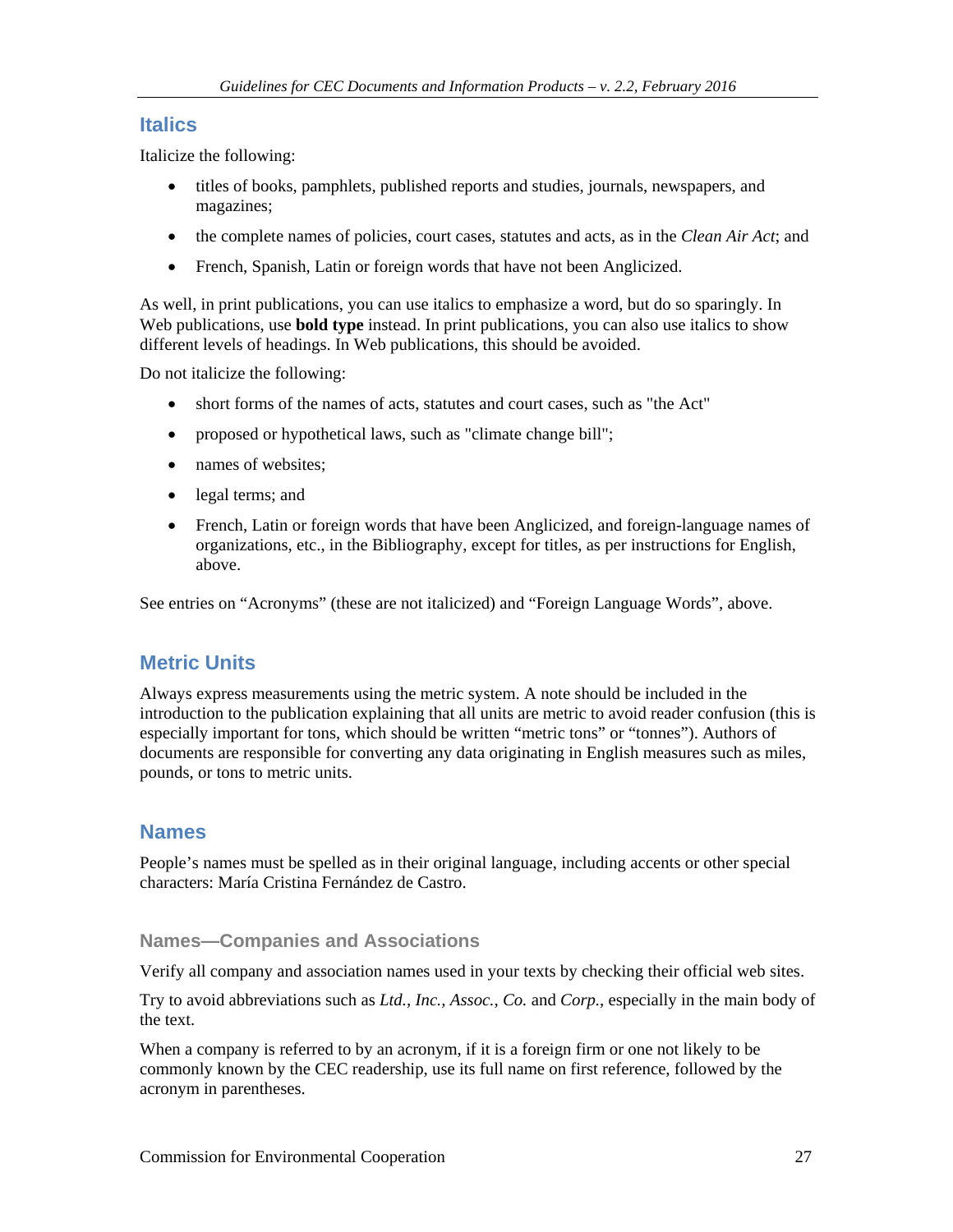Use CEC style for acronyms (see above) for the corporate name, which may not agree with the style preferred by the company, including variations in capitalization and spacing. However, do use the ampersand (&) or other unusual typographical symbols if they are part of an organization or company's legal name.

### **Names—Geographical**

Quebec cities and Mexican cities and states retain their spelling and accents, with the exception of a few that have pan-North American significance. These are:

- Ouebec, the province, does not take an accent.
- Québec, the city, does.
- Montreal does not.
- Mexico City does not.

# **Numbers**

In text, write out numbers between zero and nine; 10 and above should be in figures. Past 999,999, write out numbers as in 1.5 million or 1.25 billion. If a passage includes a series of numbers both lower and higher than nine, then write them all as figures: "There were 3, 7, and 11 resolutions passed in the Council Sessions of those three years." The same principles apply for ordinals as for cardinals: first, second, third. But if the series should happen to extend beyond "ninth" (hard to imagine, but possible, I suppose), then use figures for all ordinals: 1st, 2nd,…9th,…10th,…21st, etc.

Percentages and physical quantities such as distances, lengths, areas, volumes, and masses can be expressed in numerals, regardless of the magnitude, if there are many within a paragraph or in a scientific report. In such case, use decimal notation to avoid time-consuming writing of fractions: 33 percent, 2.5 tons, 20.75 hectares, 0.33 meters. Never begin a sentence with a figure, though. [See also the subsection on "Percentages" just below.]

Occasionally, roman numerals rather than arabic numerals can be used, especially in titles of events: IVth North American Symposium; XIXth Regular Session of the CEC Council.

# **Parentheses and Brackets**

( )—Parentheses enclose material from the same writer or voice as the surrounding text. When one set of parentheses needs to be placed within another, replace the inner parentheses with square brackets. Alternatively, the outer parentheses may be replaced by em dashes, with the second set of parentheses retained inside the set-off phrase.

[ ]—Square brackets, often simply called *brackets*, are more disconnective than parentheses and are used to enclose material too extraneous for parentheses. Use brackets for editorial comments or additional information on material written by someone else. To use ordinary parentheses for this purpose would give the impression that the inserted words were those of the person quoted. Square brackets should also enclose translations given immediately after short quotations, terms and titles of books or articles.

< >—Angle brackets enclose website addresses.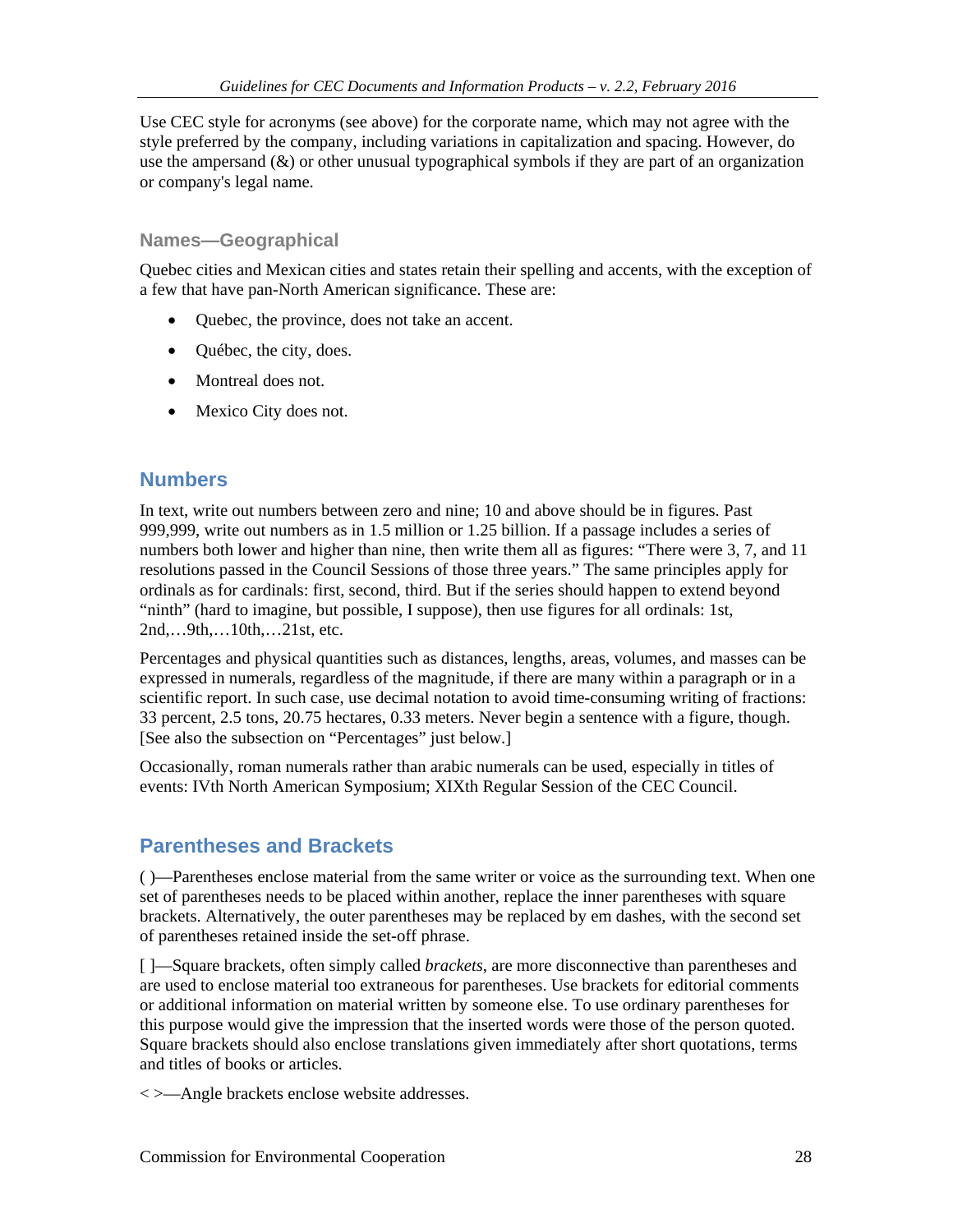# **Percentages**

Write out the word "percent" when it occurs in the text of a document that is not primarily scientific or where figures occur rarely. In more scientific documents with lots of numerical data in the text or in tables or other charts, use the symbol "%" instead.

# **Quotations and Quotation Marks**

In accepted American literary style as used by the CEC, commas and periods go *inside* quotation marks; question marks, colons, semicolons, exclamation points, and dashes go outside. Remember when using footnotes that the reference numbers go outside all punctuation marks at the end of the sentence.

When a quotation includes another quotation, use standard quotation marks for the outer, main material and single quotes (' ') for the inner. Or better, especially if the main material is longer than about three lines, indent the whole passage and set off only the inner quotation with quotation marks.

# **Series and Lists**

Vertical lists require terminal punctuation only where the elements of the list make complete sentences, either individually or when taken together with the lead-in that introduces them. 1) If they are complete sentences (and if one is, then they must all be), they each begin with a capital letter and are followed by a period, just like a normal sentence. This is true whether they are numbered or bulleted. The lead-in should also be a complete sentence but it is **usually** followed by a colon. 2) If the series elements are not complete sentences, but in fact make a complete sentence as a group taken together with the lead-in, then they are each punctuated with semicolons, just as they would be if they were a part of paragraph. Examples of these kinds of series are as follows:

1) Individual elements are all complete sentences (and the list is introduced by a complete sentence):

Canadian compliance guidelines include several important provisions:

- 1. Voluntary compliance plans and agreements are expressly incorporated in an overall compliance policy.
- 2. Written criteria for their use are specified in writing, focusing on the environmental impact of the non-compliance and on the attitude and history of the offender.
- 3. Regulators must document in writing their rationale for offering voluntary compliance measures, especially where there are grounds to use mandatory measures.
- 4. Failure to carry out the voluntary measures is monitored and taken seriously.

2) Series items are incomplete sentences but become complete with the lead-in phrase that introduces them. In this case, each is followed by a semicolon. For example:

The initiatives identified include:

- developing "green" policies that apply to government departments and operations;
- conducting procurement activities;
- harmonizing legislation, regulations, and policies in the area of pollution prevention;
- promoting information and technology transfer, including a national clearinghouse; and
- developing legislation, regulations, policies, and incentives programs to implement pollution prevention.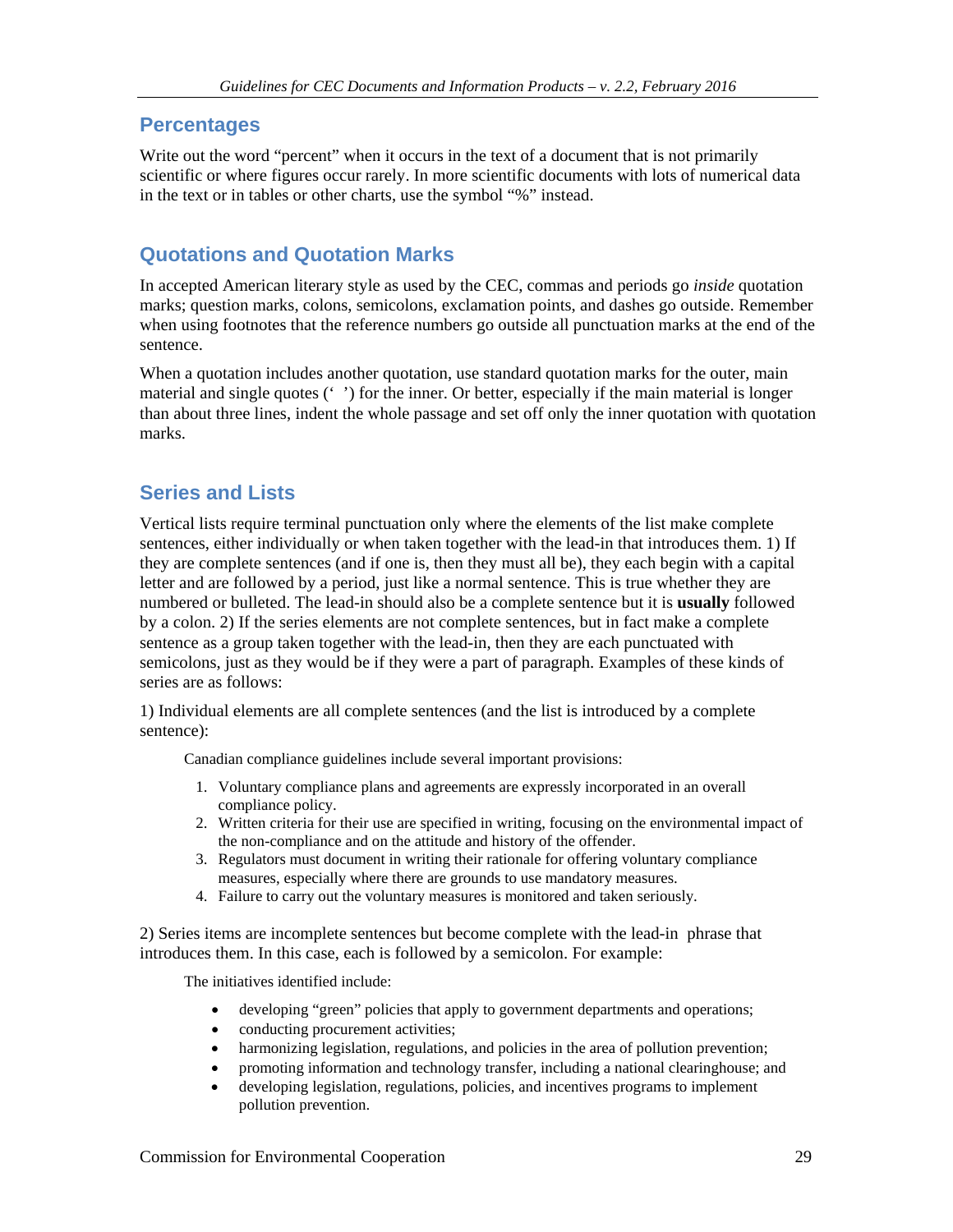As a third option, when the items of a list are single words or short phrases, *but introduced by a complete sentence*, then they begin in lower case and have no terminal punctuation.

Regulators are required to consider several factors when selecting a response:

- the nature of the violation
- the offender's history of compliance
- the expected effectiveness of the measure in achieving compliance
- consistency with other situations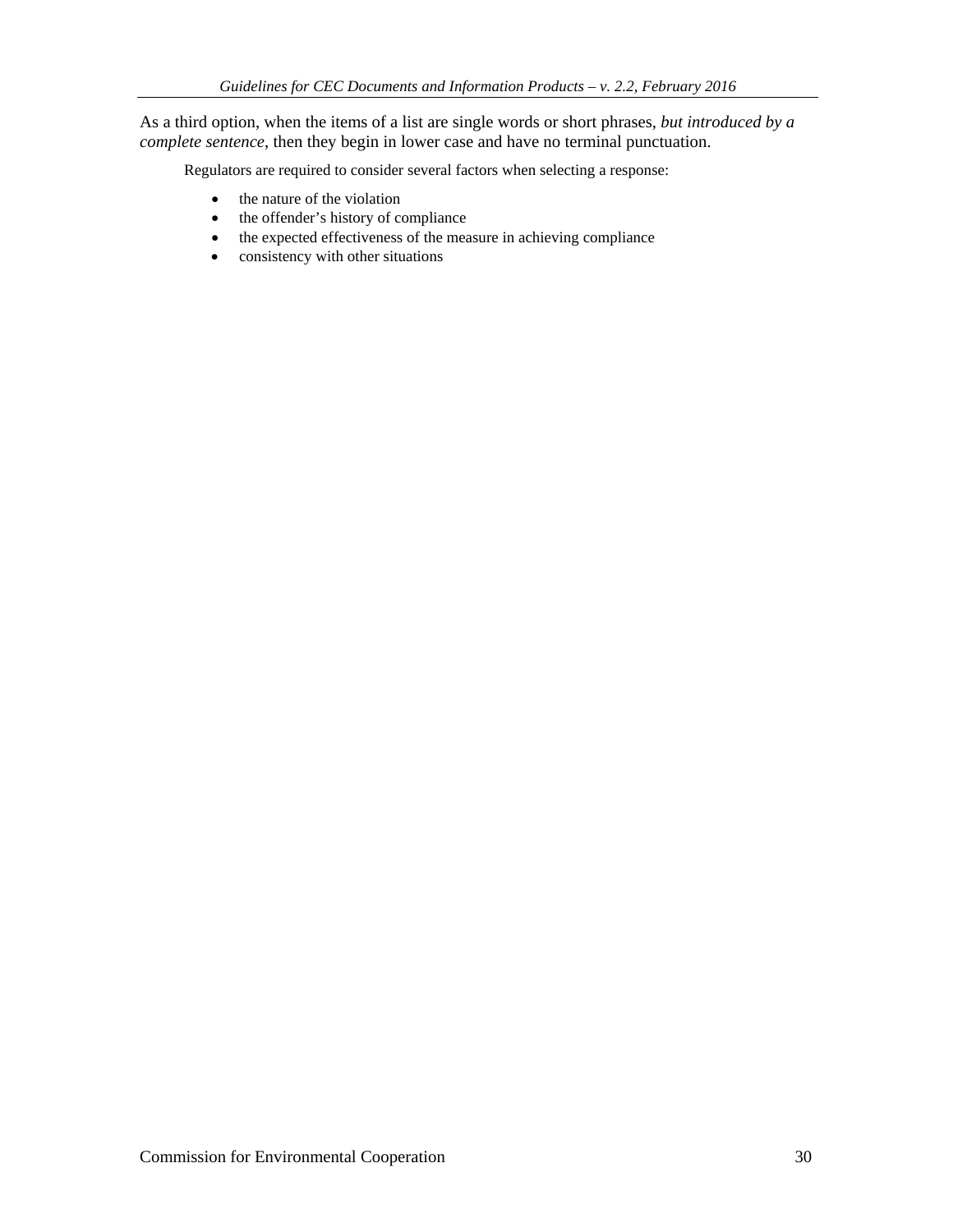# **Appendix 1: Definitions**

The following definitions are largely drawn from the CEC Quality Assurance Policy and Procedures (QAPP).<sup>[3](#page-30-0)</sup>

### *Author*

Consultant responsible for the product, as defined in the contract.

### *Background papers*

Publications prepared by CEC staff, consultants or collaborating centers as inputs to specific projects under the Council-approved annual Operational Plan. This category includes working and discussion papers. Such papers are prepared for target audiences, not for widespread distribution; key findings, however, may be presented in the form of executive summaries for more general audiences (QAPP, 11).

### *DPI*

DPI means "dots per inch" or the number of individual dots that can be placed in a line within the span of 1 inch (2.54 cm). The DPI value tends to correlate with image resolution.

### *Electronic information products*

These are information products that include databases maintained and presented online to external audiences; Web-based analytical tools; and published and Web-based data layers of the North American Environmental Atlas (QAPP, 11).

### *Information products*

In addition to formally realized papers, proceedings, reports, etc., information products include such information services as access to online databases (including maps and geo-spatial data) (QAPP, 28).

### *Reports*

 $\overline{a}$ 

This category comprises reports that present the output or conclusions of CEC project work, as well as reports, determinations, and factual records developed by the Secretariat pursuant to NAAEC Articles 13, 14 and 15. Documents in this category are printed and distributed widely (QAPP, 11).

<span id="page-30-0"></span><sup>3</sup> CEC. 2007. *Quality assurance policy and procedures: Publications and information products.* Montreal: Commission for Environmental Cooperation. Online at: <www.cec.org/about-us/secretariat/qualityassurance-requirements>.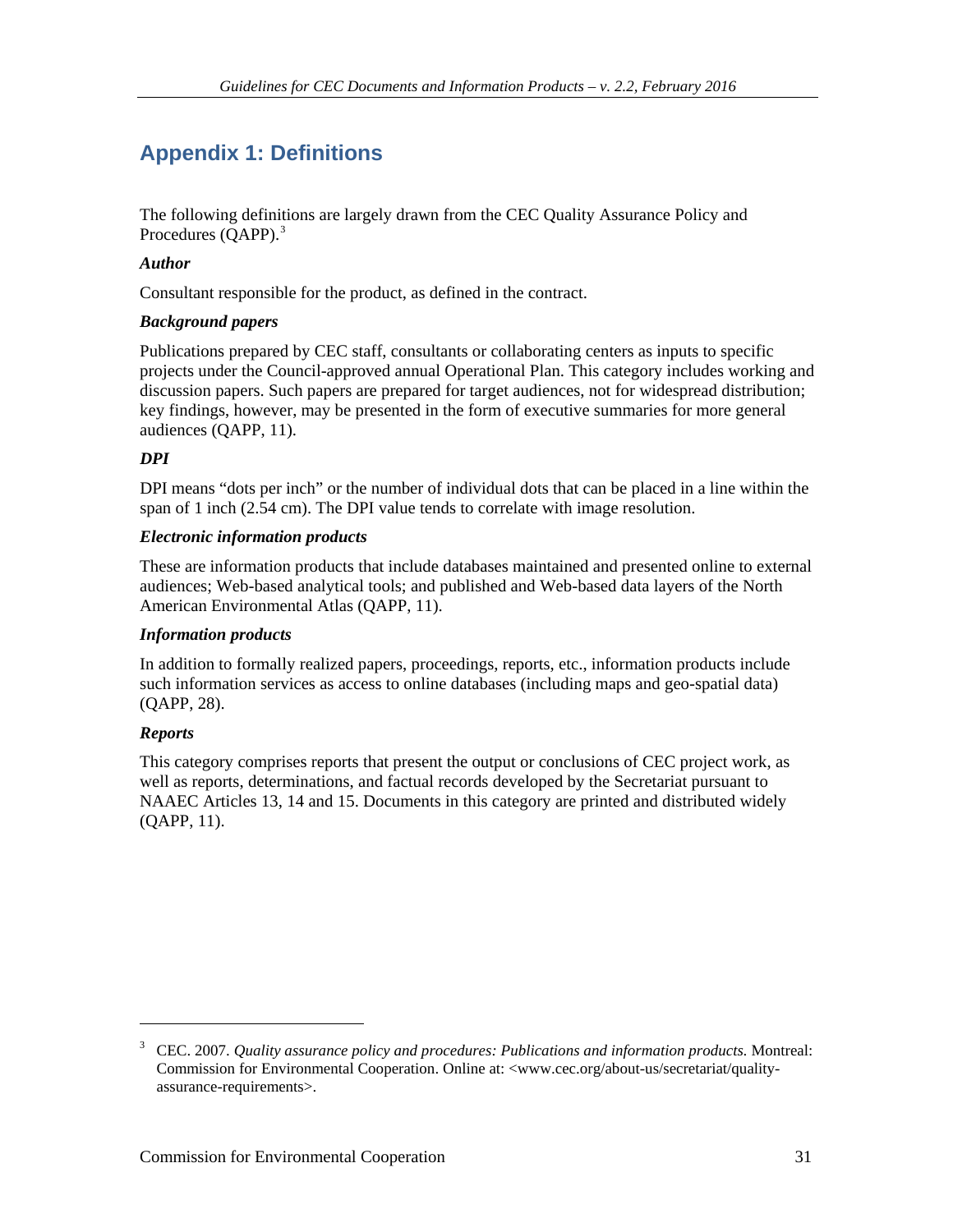# **Appendix 2: Checklists of Requirements for CEC Documents**

Here are two checklists for examining the quality, thoroughness, and appropriateness of documents prepared for the CEC. The first checklist is intended for consultants/authors to use before sending a document to the CEC in fulfillment of a contract. The second is intended as an aid to project managers and assistants in reviewing documents received from consultants within the 30 days after receipt of a report, to make sure the document meets CEC standards for acceptance and the final payment on the consultant contract can be authorized.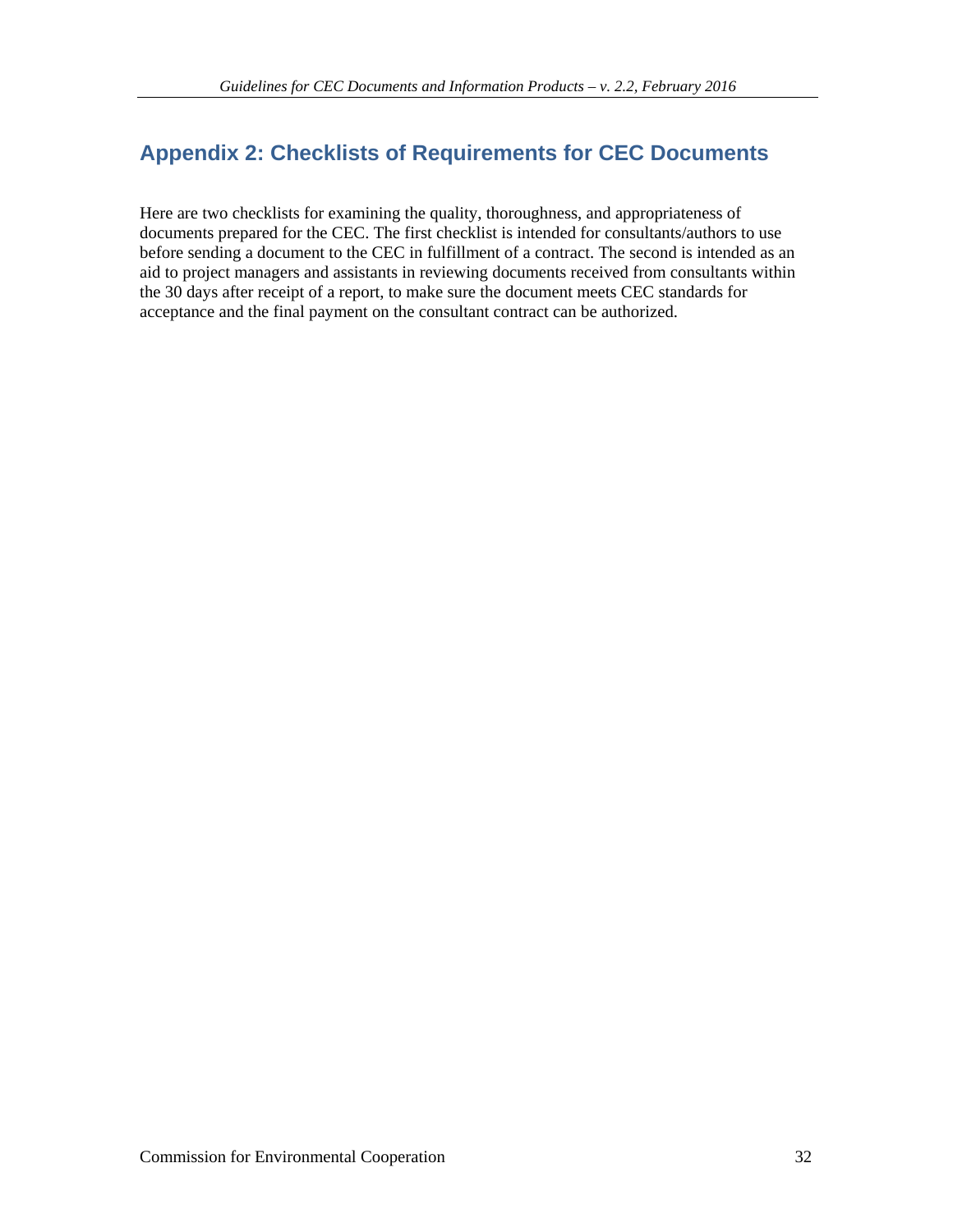# **Checklist 1: Consultants' General Checklist for Reports**

Have you had your document copyedited? Is your text in a "ready-to-print" shape?

### *Purpose and Organization*

- Before beginning to write did you ask yourself: Who will read the report? What do they want to know? How should the report be structured?
- Have you planned and prepared the report with the reader in mind? Is the important information easy to follow?
- Did you use enough headings and order them in a clear hierarchy? Did you use keywords in the title and headings?
- Did you adequately describe the methodology used in your analysis?
- Would you be willing to have your competence in your field judged on the basis of how you wrote and presented this report?
- Is the report as concise as you can possibly make it?

### *Formatting*

• Did you apply the format specified in the CEC Document Template and follow the precepts of the *Guidelines for CEC Documents and Information Products* <www.cec.org/about-us/opportunities/useful-documents>?

### *Page Numbers*

• Is front matter paginated in lower case roman numerals and the rest of the document (beginning with the Introduction) in arabic numbers? Verify all document sections are paginated correctly.

### *Title*

- Does the principal title exceed 75 characters? If so, consider shortening it or transferring some of the elements to a subtitle.
- Does it engage the reader's attention?
- Does it make use of CEC keywords?

### *Abstract*

- Does it summarize the main points and include specific results?
- Is it clear and concise, not over 250 words?
- Have you adequately described the study?
- Are there any recommendations you can supply here?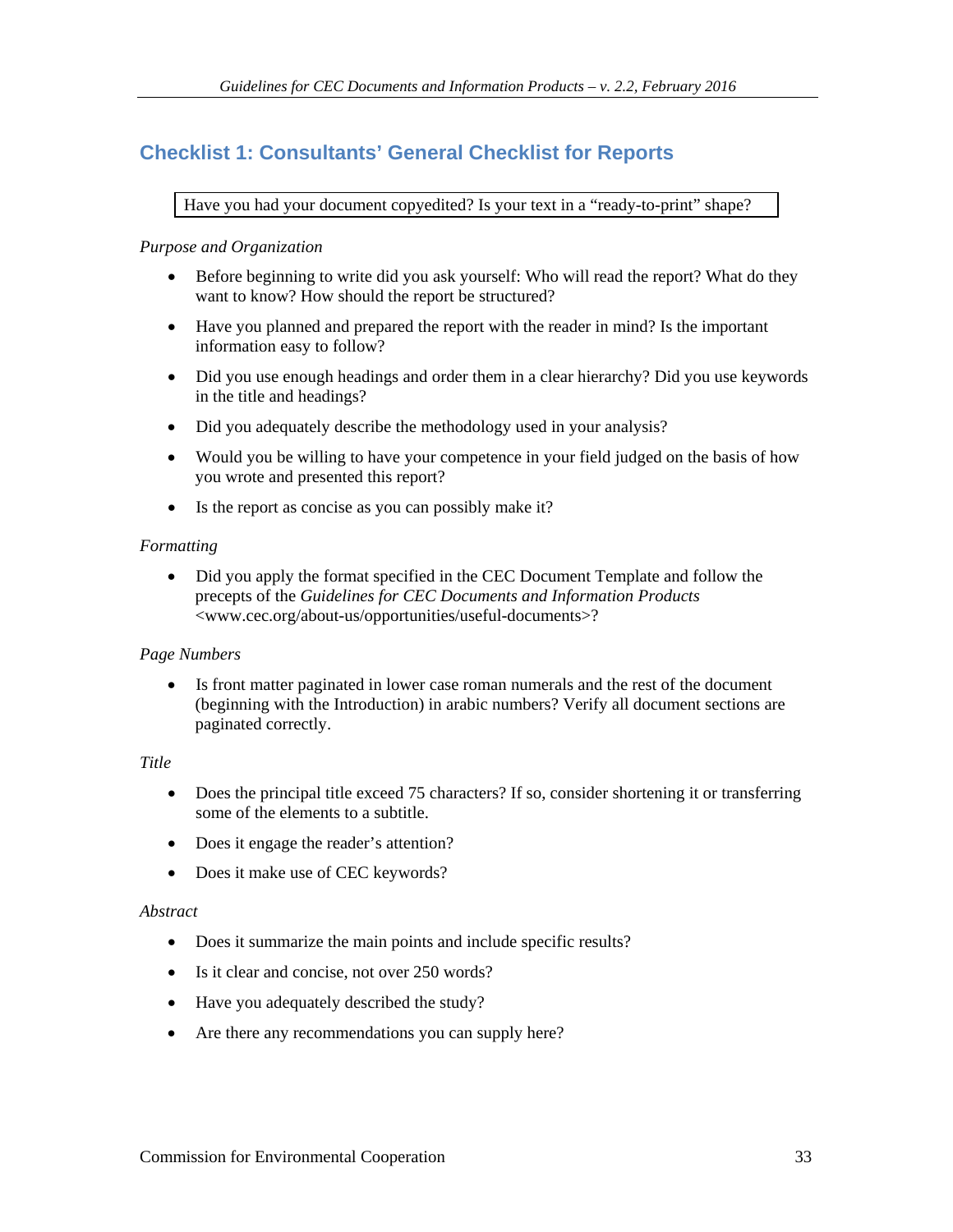### *Table of Contents*

- Are all headings and subheadings listed in the table of contents? Verify that all major sections in the report appear in the TOC and compare their wording with that shown in it.
- Are the figures and tables correctly listed in separate lists following the table of contents?

### *List of abbreviations and acronyms*

- Do all entries in the list appear at least twice in the document? Make sure the list doesn't include acronyms that do not appear in the report at all.
- Did you double-check that all abbreviations and acronyms mentioned in your text are indeed included in the list?

### *Executive Summary*

- Have you tried to attract the reader's interest with your executive summary?
- Is it self-sufficient? (Can it be read without having to refer to the body of the report?)
- Have you presented the major findings and given one or two key details or statistics that support each?
- Have you presented the conclusions of the study and at least the main recommendations?

### *Body Text*

- Are there enough headings and subheadings to help readers find their way through the report, and are the headings in a clear hierarchy?
- Does the body of the report move from general to specific?
- Is the report organized so that the reader knows: What was done (the problem worked on)? How it was done (the procedures)? What results were found? What conclusions and recommendations can be drawn, if requested?
- Have you presented your findings or results clearly and concisely, with the most important results first?
- Is information or data taken from another source carefully referenced?
- Have you put less-important matter in an appendix (and have you mentioned the existence of it in the text)?
- If your report is supposed to include your conclusions and recommendations, are they emphasized and stated clearly (e.g., in a bulleted or numbered list)?

### *Borrowed or Quoted Material*

• Is all borrowed or quoted material scrupulously indicated by enclosing quotation marks (short passages) or by indentation (long passages) and the source given in a footnote or by in-sentence reference)? This applies even if the passage is the author's own words, published in another source.

### *Footnotes*

• Was Word's "Footnote" command used to enter and properly format footnotes and footnote references?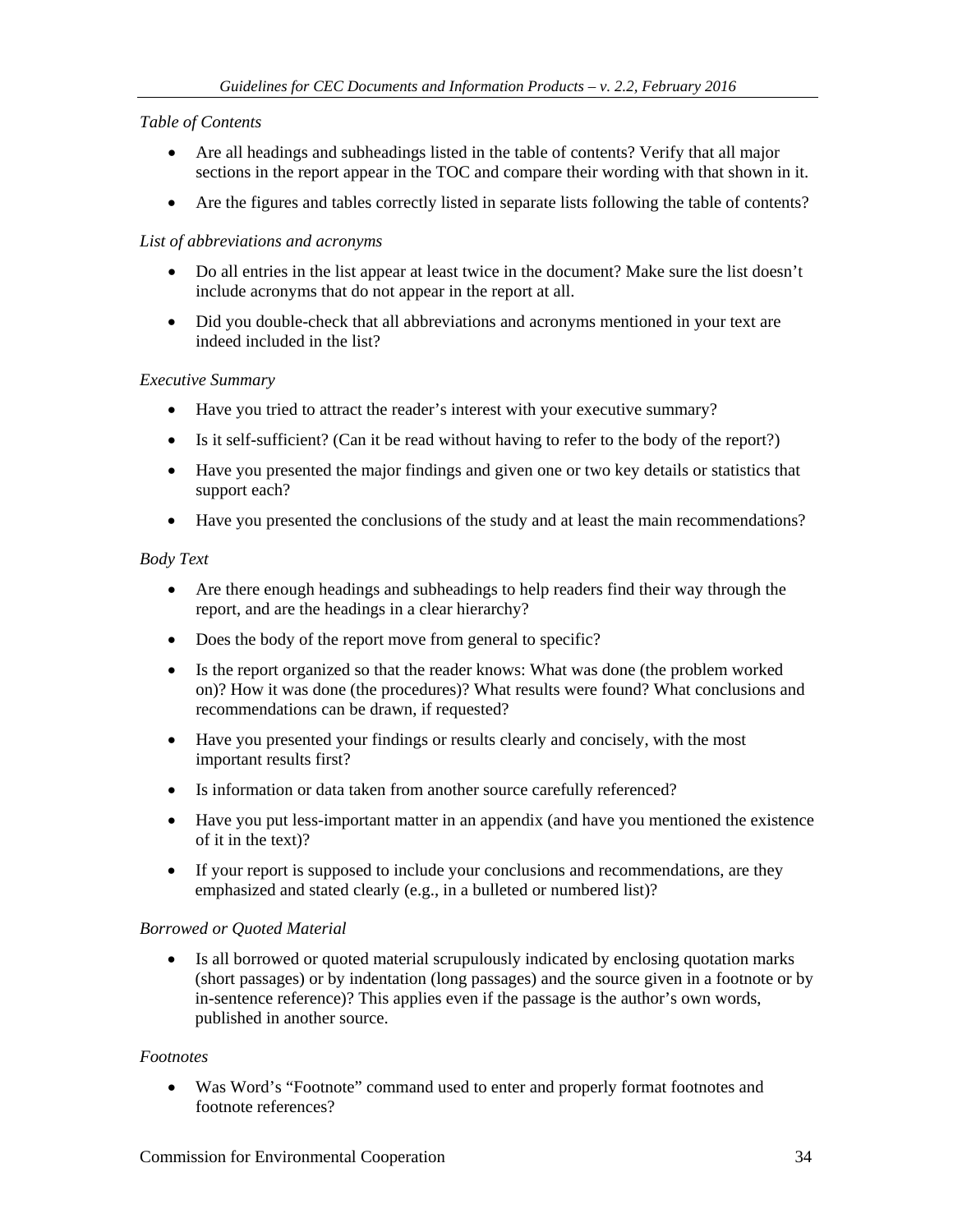- Double-check all URLs in footnotes to make sure the links to the original sources are working.
- If the footnote gives an incomplete source citation, be sure a complete reference is given in the bibliography.

#### *Figures and Tables*

- Are the figures located wherever readers would find them easily helpful or persuasive?
- Do all the figures and tables have numbers and (short) titles (in CEC Caption style)?
- Are the figures and tables referred to in the text previous to their placement?
- Verify that references to all tables and figures have been accurately included in the main text.
- Check calculations. Do numbers in table columns add correctly? Are averages or percentages correct?
- Are all units in the figures and tables clearly indicated?
- Are the figures and tables explained or interpreted adequately?
- Do the figures look attractive and easy to read?
- Are the sources for tables and figures all complete?
- Are the sources of the figures and tables or their data fully attributed?

#### *Bibliography or References*

- Have you included all sources that you've drawn upon in writing this report?
- Have you consistently followed CEC bibliographic format (and included all required elements) for each entry?
- Have you double-checked for accuracy all document source URLs that you've included in the bibliography?

#### *Appendixes and Annexes*

• Is there a reference to each of them in the main text?

#### *Glossary*

• Does your document include technical terms that should be explained in a glossary?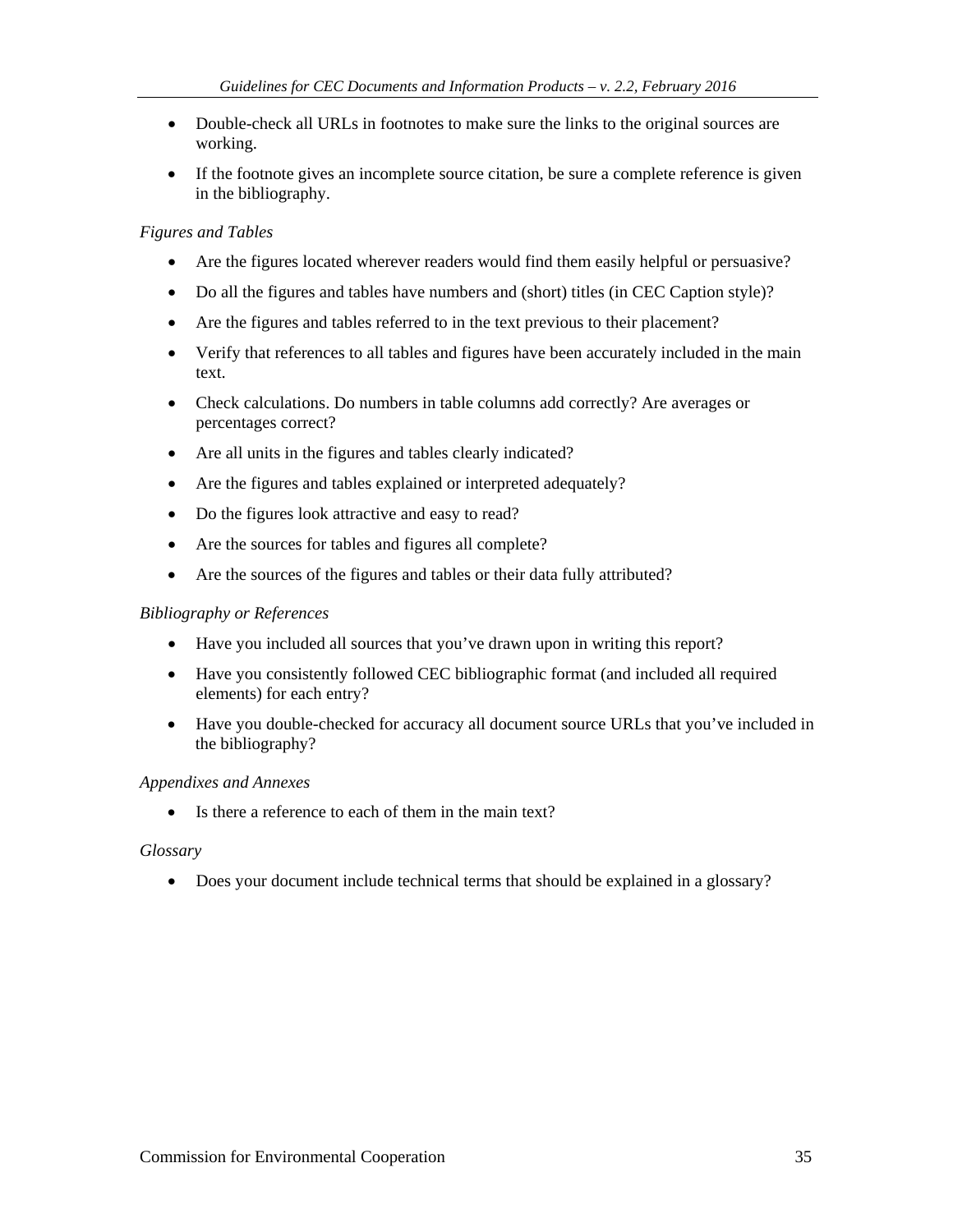# **Checklist 2: CEC Project Managers/Assistants—General "Lookthrough" before signing off on contract completion**

The purpose of this list is to make sure the document meets CEC standards for acceptance and the final payment on the consultant contract can be authorized. *Do this review before authorizing that final payment.* Items marked with asterisks (\*) are especially important in judging the technical approach and quality of the report and should receive primary attention. They are also items that can be hard for consultants to remedy later if much time has elapsed between the writing and reviewing phases.

*Check for Plagiarism, Improper Borrowing of Source Material*

**Before any other review** and **before paying the balance due on any contract** to the consultant, run the document through iThenticate© (or other plagiarism-detection software used by the CEC) to verify that it does not contain borrowed (quoted or paraphrased), uncited material. (Some amount of seemingly borrowed material in common phraseology, perhaps up to 10%. But exercise judgment about the nature of what is borrowed.) Serious plagiarism violations should be discussed immediately with the executive director and the CEC Publications team.

*Title*

- Does the principal title exceed 75 characters? If so, consider shortening it or transferring some of the elements to a subtitle.
- Does it engage the reader's attention?
- Does it make use of CEC keywords?

### *Table of Contents, and Tables of Figures and Tables*

- Are they updated and complete?
- Verify that all major sections in the report appear in the TOC (up to three levels) and compare their wording with that shown in the TOC. Same for figures and tables.

### *Document Structure, Organization and Content*

- Does the document include an abstract, in compliance with CEC guidelines?
- Do the executive summary and concluding section give a good understanding of the subject?
- Is the organizational structure and content of the document logical and appropriate to the subject?
- Does this document satisfy the relevant project requirements and objectives?

### *Formatting*

- Verify all document sections are paginated correctly.
- Check general formatting and organization of the **text**.